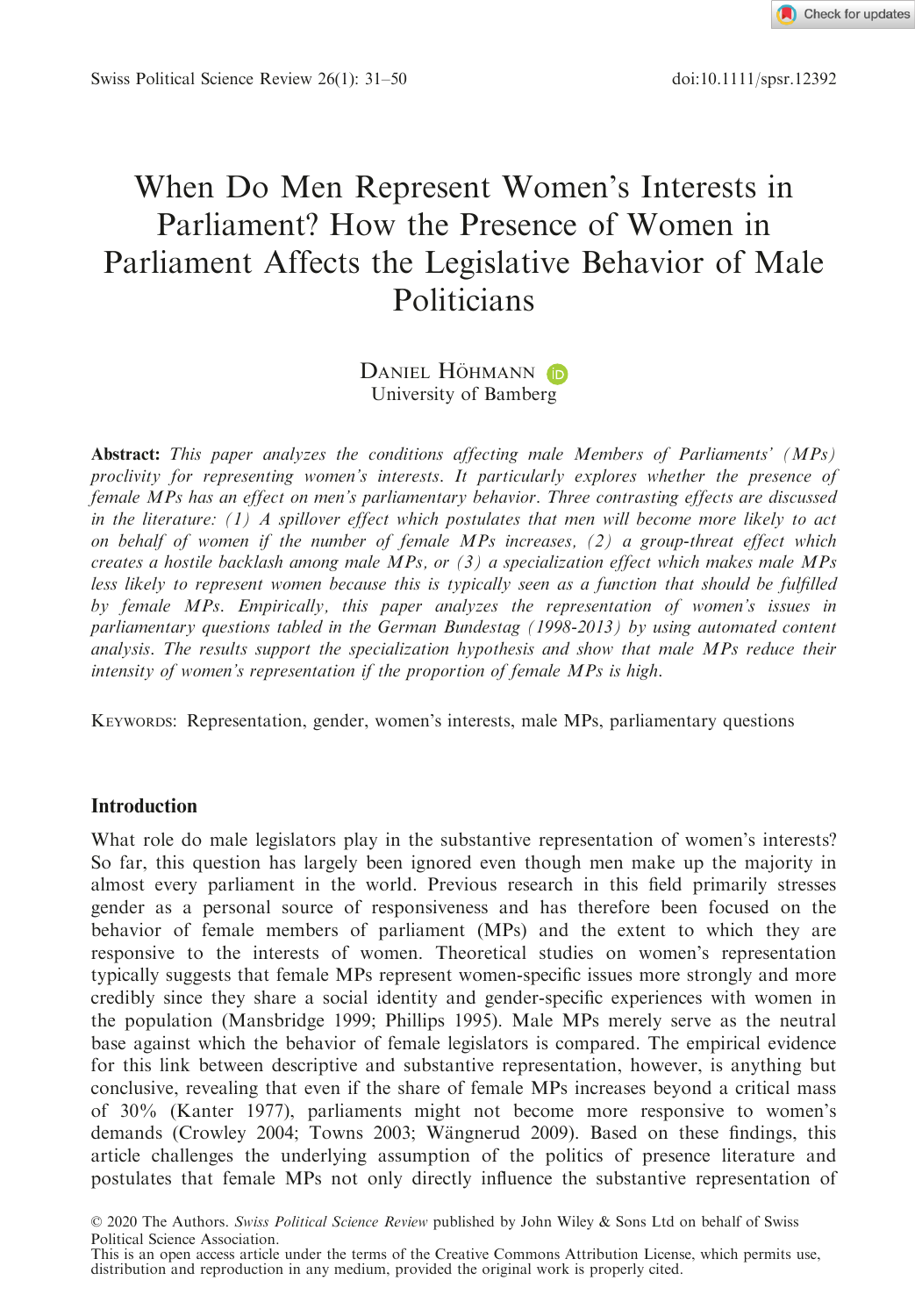women, but that they also indirectly affect the level of responsiveness of parliaments via the reactions of their male counterparts (c.f. Childs and Krook 2008; Yoder 1991). This article, therefore, addresses the question to what extent the presence of female MPs affects men's parliamentary behavior and whether male MPs become more or less likely to act in women's interests if the proportion of female MPs is high. In doing so, it seeks to contribute to a broader understanding of the potential actors in the substantive representation of women and presents one of the first studies to analyze whether and under what conditions, male MPs become "critical actors" (Childs and Krook 2009) representing the interests and preferences of women.

On a theoretical level, I propose three contrasting hypotheses: On the one hand, one could expect a positive spillover effect. According to this argument, once female MPs put women's issues on the parliamentary agenda, men will take them up and start to act more strongly on behalf of women. On the other hand, a group-threat effect could occur which creates a negative backlash among male MPs (Blalock 1967; Yoder 1991). This effect implies that male MPs become hostile towards female MPs and their legislative agenda if they fear losing their majority status in parliament. The third hypothesis postulates a specialization effect between male and female MPs. Drawing on the theories of sociological and feminist institutionalism (Chappell and Waylen 2013), it expects that according to appropriate gendered behavior, the representation of women's interests is typically seen as a function that should be fulfilled by female MPs. Thus, if more women enter parliament, male MPs will not show any kind of hostile resentments against female MPs, but they will no longer feel responsible for the representation of women's issues and decrease the intensity with which they represent women's interests in parliament.

The empirical part of the paper analyzes the substantive representation of women by male MPs in the German Bundestag between 1998 and 2013. Since the proportion of female MPs in the Bundestag is constantly above a critical mass of 30%, Germany provides a useful case from which to study the effect of a large group of women on male MPs' parliamentary behavior. Male MPs' responsiveness towards women's interests is measured with an automated content analysis of written and oral parliamentary questions (70438 questions in total) tabled by individual MPs in the Bundestag. The analysis identified all Parliamentary Questions (PQs) on topics that affect women disproportionally more than men, or that address a social condition in which women are disadvantaged compared to men (Carroll 1994; Celis 2008). Subsequently, all women-specific PQs were coded for direction and classified as feminist, neutral or anti-feminist.

The results of a hurdle regression model show that a pronounced presence of female MPs has a negative effect on the substantive representation of women by male MPs. Supporting the idea of a specialization-mechanism, male MPs do not completely refuse to represent women in parliament if the proportion of female MPs is high, but they significantly reduce the intensity with which they speak on behalf of women. Moreover, male legislators issue significantly less feminist PQs than female MPs and rather concentrate on the representation of neutral women-specific issues (e.g. women's health). Thus, female MPs represent women's interests in a more specialized way and more often push for an expansion of women's opportunities and rights.

These findings explicitly broaden our understanding of the potential actors and the multiple possibilities for representing women in parliament and provide an important contribution to the analysis of the conditions influencing the willingness of individual male MPs to represent women's interest. The article also helps to clarify the relationship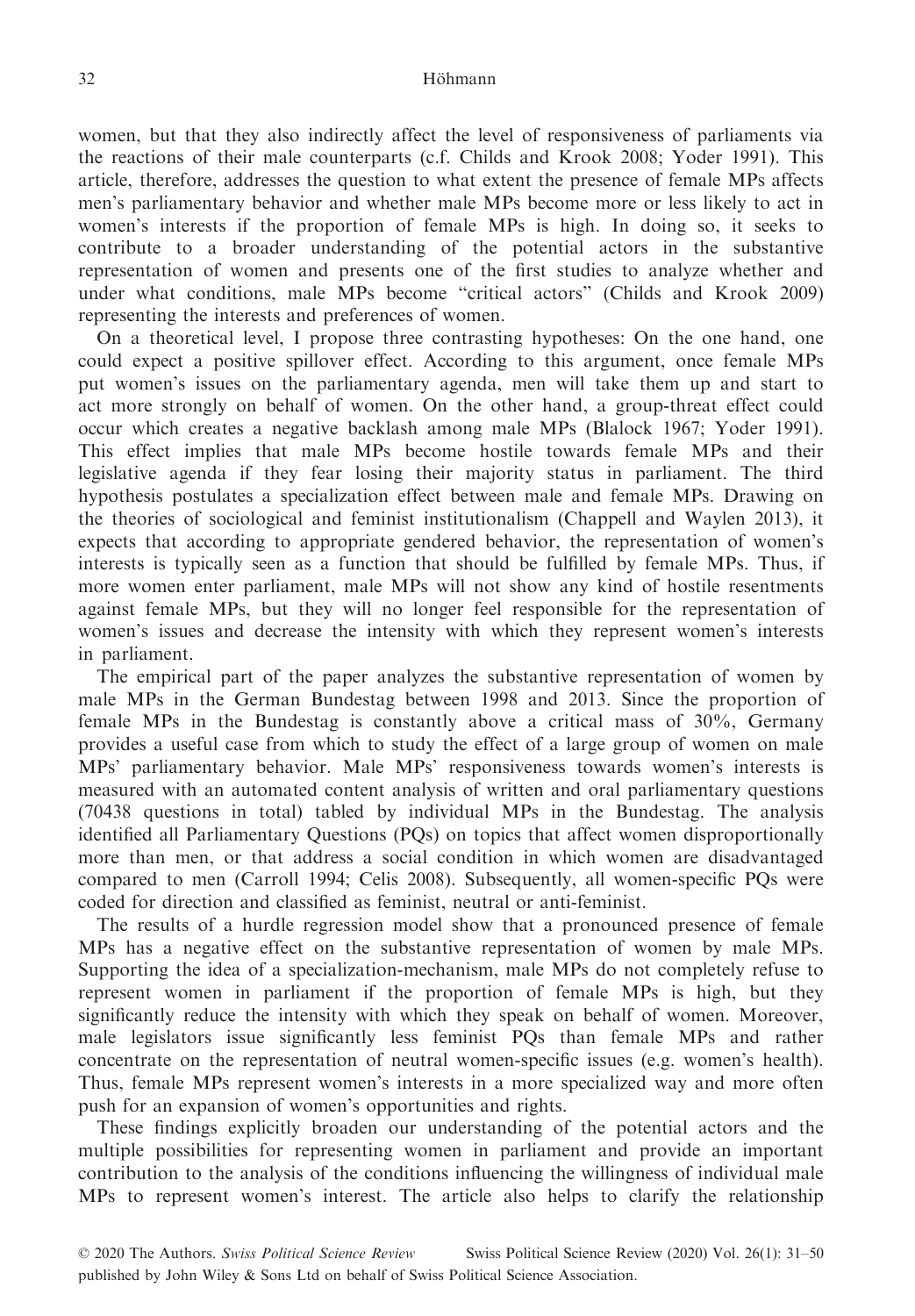between the descriptive and substantive representation of women and highlights that if we want to capture the whole dynamic of the women's representation, we have to explicitly consider the role of male MPs and the effects that female MPs can have on their individual responsiveness towards women.

# Substantive Representation of Women: The Importance of Critical Actors

Traditionally, research on women's representation has mainly been focused on the question of whether women "make a difference" once they have been elected to parliament. Returning to Pitkin's (1967) seminal conceptualization of representation, researchers postulated a direct link between the descriptive and substantive representation of women, suggesting that female MPs would represent women-specific issues more strongly and credibly in the legislative arena than their male colleagues because they share gender-specific experiences and problems with women in the population (Mansbridge 1999; Phillips 1995).

Whereas some studies confirm that female MPs represent women's issues in parliament disproportionately (e.g. Bäck et al. 2014; Campbell et al. 2009; Childs and Withey 2004; Swers 2002; Thomas 1991; Wängnerud 2000), others find that female MPs do not always show strong commitments to the representation of women-specific interests and that the differences between men and women are often very small or even totally absent (Childs and Krook 2009; Höhmann 2019). Since the linkage between descriptive and substantive representation appears to be rather probabilistic than deterministic (Dodson 2006), several authors have suggested that we should rethink the substantive representation of women and that we should move beyond analyzing only female MPs' behavior and the questions of how and when women represent the interests and preferences of their female constituents (Celis and Erzeel 2015; Celis et al. 2008; Childs and Krook 2008; 2009; Grey 2006; Höhmann 2019; Mackay 2008). If we want to paint a complete picture of the substantive representation of women as such, Childs and Krook (2008, 2009) recommend moving the "analytical focus from the macro to the micro level, replacing attempts to discern 'what women do' to study 'what specific actors do'" (Childs and Krook 2008: 734). This idea deviates from the notion that female MPs are the only actors in the substantive representation of women and emphasizes that men can also be critical actors who "act individually or collectively to bring about women-friendly policy change" (Childs and Krook 2009: 127). Some initial studies of male MPs' behavior buttress the importance of a broader research scope and an explicit analysis of the role of male MPs in the representation of women's interests: In an analysis of the 2008-11 PartiRep survey data, Celis and Erzeel (2015) revealed that almost equal proportions of male and female MPs spoke on behalf of women in their respective parliamentary party group (PPG) meetings. In a study of British MPs' voting behavior and debate contributions, Evans (2012) showed that a few male MPs represented women's concerns in their debate contributions. However, they were in the minority and spoke less if women's interests had already been expressed by many female MPs in these debates. More recently, Dingler et al. (2019) studied the preference congruence between MPs and mass publics in 21 European countries by gender. They found that women's preferences are more accurately represented in parliament than those of men, even though the proportion of female MPs is much lower than that of male MPs, suggesting that male MPs are equally competent to represent the interests of women.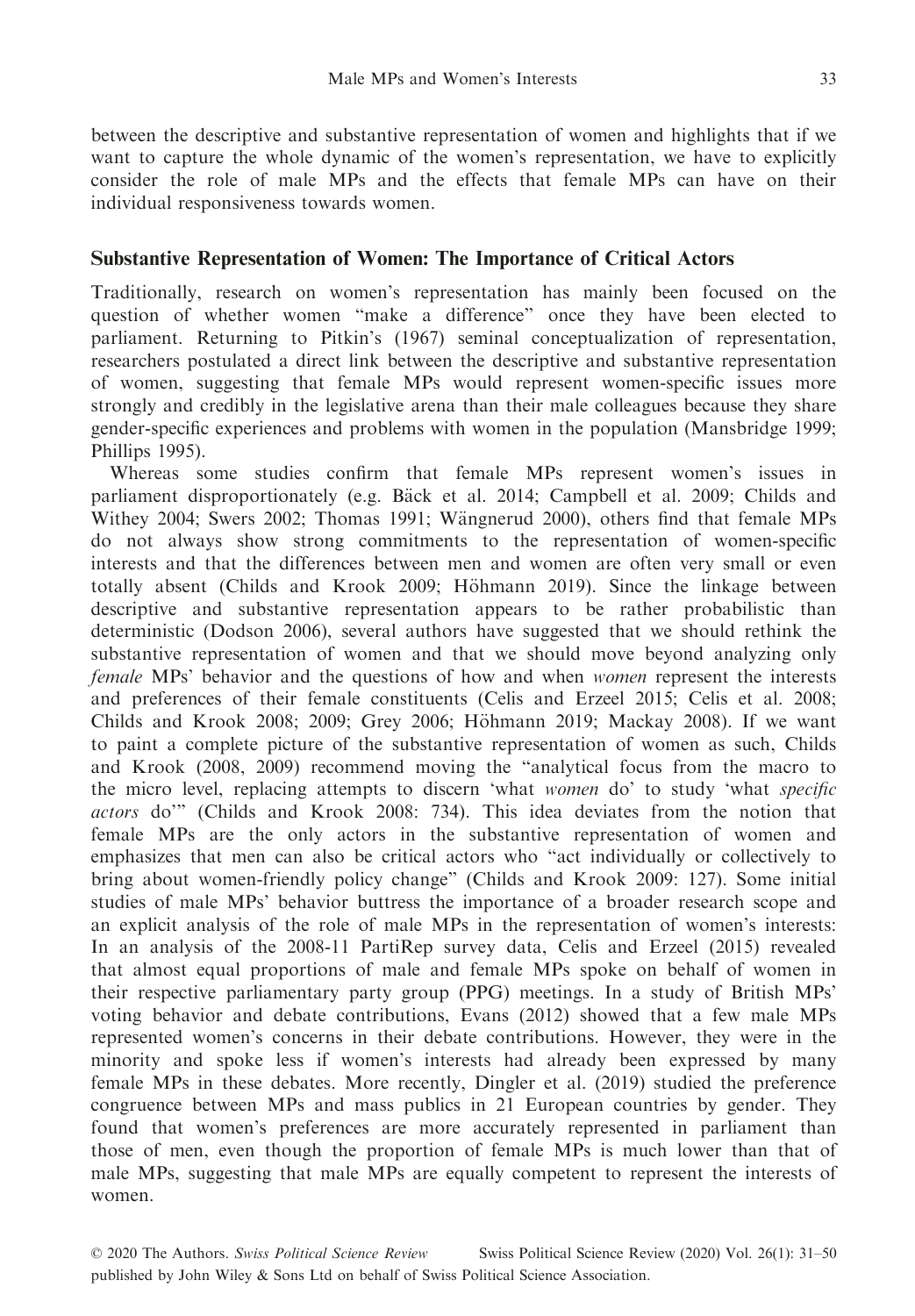Celis and Erzeel (2015: 60) pointed out that beyond the sole description of the extent to which male MPs act as critical actors in the substantive representation of women, it is even more important to "examine under what institutional, political and discursive conditions they can both participate and contribute to a responsive process in representing women's interests". One important factor in this regard is the question whether male MPs' legislative behavior is affected by the presence of an increasing number of women in the parliament: Contrary to the expectations of critical mass theory (Dahlerup 1988; Kanter 1977), an increasing number of female MPs does not always result in a more intense substantive representation of women's issues (e.g. Crowley 2004; Dingler et al. 2019; Karpowitz et al. 2015; Mendelberg et al. 2014; Mendelberg and Karpowitz 2016; Towns 2003). This suggests that a greater proportion of women in the parliament not only affects the possibilities of female MPs working together on issues related to women, but will also affect the behavior of male MPs (Childs and Krook 2008; Yoder 1991). More than 20 years ago, Kathlene (1994) had already identified a backlash among male MPs in the US Congress who acted in a more verbally aggressive and controlling manner during committee hearings if the proportion of women increased.

Since then, the effect of women on male MPs' behavior has not been analyzed empirically. The only exception is a recent study from Kokkonen and Wängnerud (2017) who conducted a survey of locally elected politicians in 290 municipalities in Sweden to analyze the effect of female councilors on male MPs' attitudes towards the representation of women's interests. They found that the proportion of women has a significant negative effect on male MPs' willingness to act for women in the council. The more women are present in the council, the less likely it is that male MPs feel responsible for representing women's issues. Nevertheless, the analysis leaves two questions unanswered, which call for a further and more detailed analysis of the influence of women on male MPs' behavior: Firstly, it must be questioned whether the findings from Swedish local councils are also generalizable to national parliaments. Secondly, because Kokkonen and Wängnerud used survey data, they only analyzed male MPs' subjective attitudes. It is questionable, however, whether these self-reported claims are translated into actual behavior. The present study intends to fill these research gaps.

## Spillover, Backlash or Specialization? Theoretical Expectations About the Effect of an Increasing Proportion of Women on Male MPs' Behavior

# Spillover Effect: How the Presence of Female MPs Can Turn Men into Critical Actors

In an early study on the impact of women on US state legislation, Thomas (1991: 962) speculated that if the proportion of women in parliament increases, "the more likely it will be that women's attitudes permeate the wider legislative atmosphere. As women become more numerous and, as they address these [women-specific] issues, men are expected to be educated about the importance of governmental action in what have heretofore been under-addressed areas".

This statement mirrors the assumption of exposure-based explanations of attitudes, i.e. that people generally do not develop their attitudes and interests in isolation (Festinger 1954; Visser and Mirable 2004). People are embedded in a social network of individuals (e.g. family members, friends, co-workers) with whom they interact and exchange information on a regular basis and opinions and attitudes are influenced to a large degree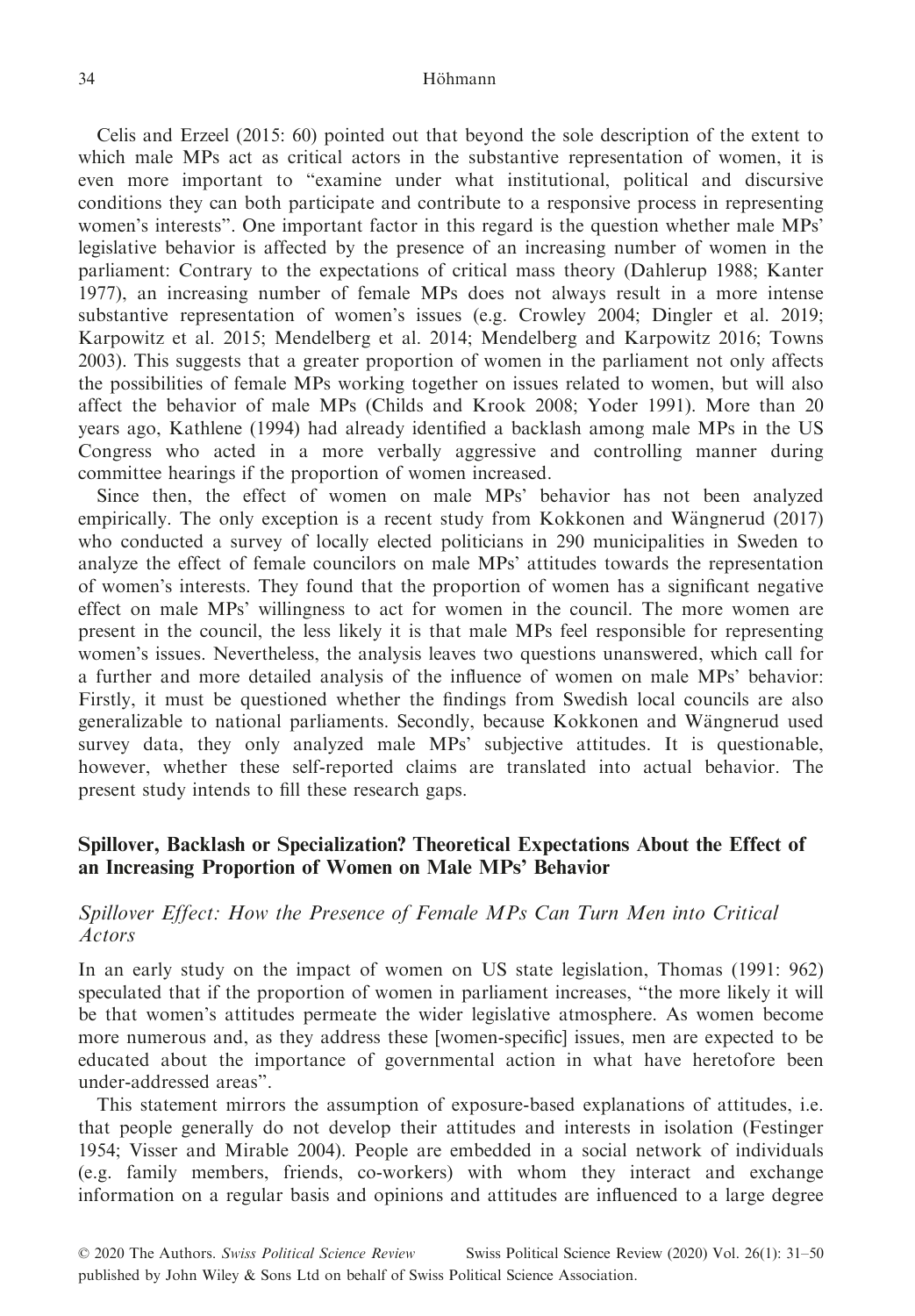by the social environment and by the attitudes of other members in these networks (Visser and Mirable 2004). Bolzendahl and Myers (2004: 761f.) applied this approach to feminists' attitudes and pointed out that "individuals develop or change their understanding of women's place in society and their attitudes toward feminists' issues when they encounter ideas and situations that resonate with feminist ideals". In particular, the authors hypothesized that the exposure to feminist ideals would create an awareness of gender equality and reduce their acceptance of typical gender stereotypes (Bolzendahl and Myers 2004: 762).

When applied to politics and the substantive representation of women, these theoretical considerations imply that male MPs develop an awareness of women's interests if they come into contact with an increasing number of female MPs and their gender-specific experiences. Exposure to women's specific interests and problems might either occur in discussions with female MPs or through direct observation if female MPs are able to introduce women's issues to the parliamentary agenda (e.g. speeches, bill proposals).<sup>1</sup> If these experiences cause a positive spillover effect, then male MPs will not only change their attitudes towards gender equality, but also express these issues in their actual parliamentary behavior and become more responsive to women's interests. Concerning the types and directionality of women issues that get represented, male MPs should become more likely to represent women's issues in a feminist direction rather than stressing traditional or anti-feminist gender roles.

Contrary to Kokkonen and Wängnerud (2017), who postulate that the proportion of women in parliament as a whole is the decisive factor affecting male MPs' behavior, I hypothesize that a potential spillover effect is caused by the proportion of women in the PPG. Empirical tests of exposure-based theories of interest formation show that our preference formations are mainly affected by people with whom we have contact on a regular basis and with whom we share similar norms, values, and ideologies (Festinger 1954; Visser and Mirable 2004). The literature on legislative organization and parliamentary behavior shows that PPGs are the most relevant actors in the parliamentary process and that the parliamentary work of individual MPs is mainly organized by and around the PPG (e.g. Sieberer 2006). Due to this central role in the internal organization of the parliament, MPs are in more frequent contact with colleagues from their own PPG (e.g. in the weekly meetings of the PPG's working groups), they usually vote together (Sieberer 2006), and - most importantly - also share similar political norms and ideologies with their party colleagues. Thus, the influence of female MPs on male MPs in the same PPG is much stronger than that of the overall proportion of women in the parliament (see Greene and O'Brien 2016).

 $H_1$ : The higher the proportion of female MPs in the PPG, the more strongly will male MPs represent women's interests in parliament (spillover effect).

# Group Threat Effect: How the Presence of Female MPs Can Provoke a Hostile Backlash Effect Among Male MPs

A potential negative backlash effect among male MPs can be explained by group-threat theories (Blalock 1967; Yoder 1991). Research on the representation of racial minorities in

<sup>1</sup> This argument implies that female MPs have an underlying intrinsic motivation to represent women's issues in parliament (Swers 2002).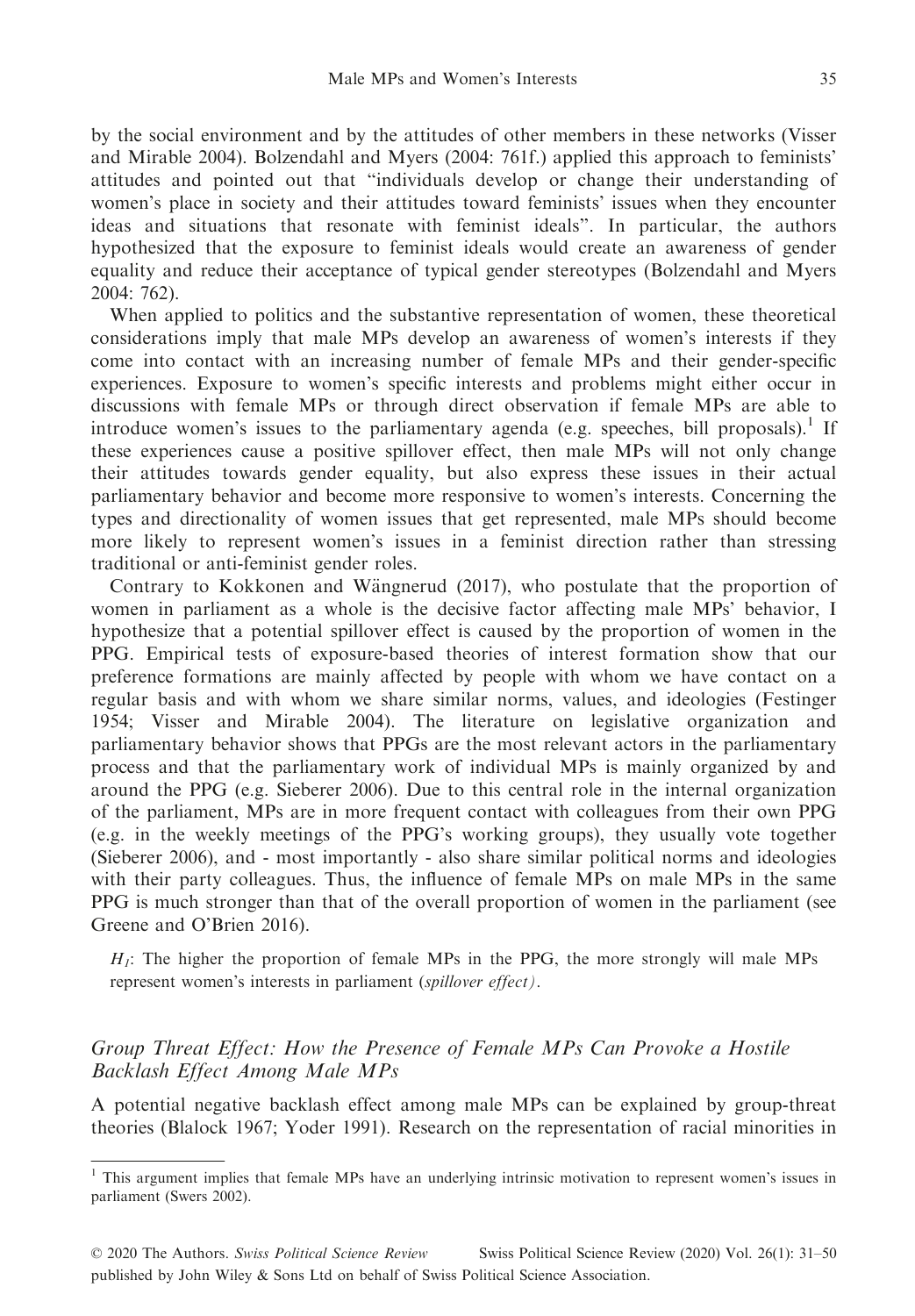parliaments indicates that members of the majority feel threatened if formerly excluded groups (e.g. people of immigrant origin) gain increasing access to parliament. Since growing proportions of formerly excluded groups imply a change in the balance of power and influence in parliament, majority members fear losing their dominant and powerful positions and, thus, react with hostility to limit the minority's growing influence (Blalock 1967; Kanthak and Krause 2010; Kroeber 2018). Similar group-threat mechanisms also occur if women gain access to previously male-dominated workplaces. Yoder (1991) has shown that whenever men believe that the prestige of their own occupation and their privileged position in society is threatened by the growing presence of women, they are more likely to engage in discriminatory behavior towards their new female colleagues. Applied to the legislative arena, which has always been dominated by men, this means that male MPs perceive women as intruders and therefore become more hostile towards female MPs' interests. Because men fear losing their dominant and powerful position in parliament, group-threat theories hypothesize that male MPs will try to limit women's influence on the legislative agenda and will try to prevent their interests from being heard in the legislative process (Grey 2006; Kanthak and Krause 2010).

Hence, group-threat theories lead to the expectations that an increasing proportion of women creates a hostile resistance among male MPs and that men will completely refuse to represent women's issues in parliament. Additionally, male MPs will get less supportive of gender equality and become more likely to (if at all) concentrate on anti-feminist interventions that stress traditional gender roles and the prerogatives of men in the public and private sphere.

As explained in the previous section, I again hypothesize that it is not the proportion of women in the parliament as a whole, but rather the proportion of women in the respective PPG, which has the strongest influence on male MPs' behavior. Therefore, the following hypothesis can be formulated:

 $H<sub>2</sub>$ : If the proportion of female MPs in the PPG is high, men will refuse to represent women's interests in parliament (group-threat effect).

# Specialization Effect: How the Presence of Female MPs Can Make Men Less Likely to Represent Women's Issues

Contrary to the extreme expectation that men will become hostile towards women and the representation of their interests, the specialization hypothesis stresses a horizontal division of labor between male and female MPs based on traditional gender-roles. Building on sociological institutionalism and its "logic of appropriateness", gender scholars have developed a feminist variant of institutionalism and a corresponding "gendered logic of appropriateness" within institutional arenas (Chappell and Waylen 2013; Krook and Mackay 2011). Drawing on these theoretical studies, one can expect that informal rules about appropriate and acceptable gendered behavior, produce distinct roles for male and female MPs (Chappell and Waylen 2013; Towns 2003). Since female MPs share genderspecific experiences with women in the population (Phillips 1995), one of these "appropriate" roles for female legislators is to be a representative of women's interests (B€ack et al. 2014; Towns 2003). Even though male MPs are not hostile towards women's interests, gender norms prescribe that female MPs are mainly responsible for the representation of women's issues. If there are enough women in parliament, male MPs feel that they no longer have to be responsive to women's interests because female MPs can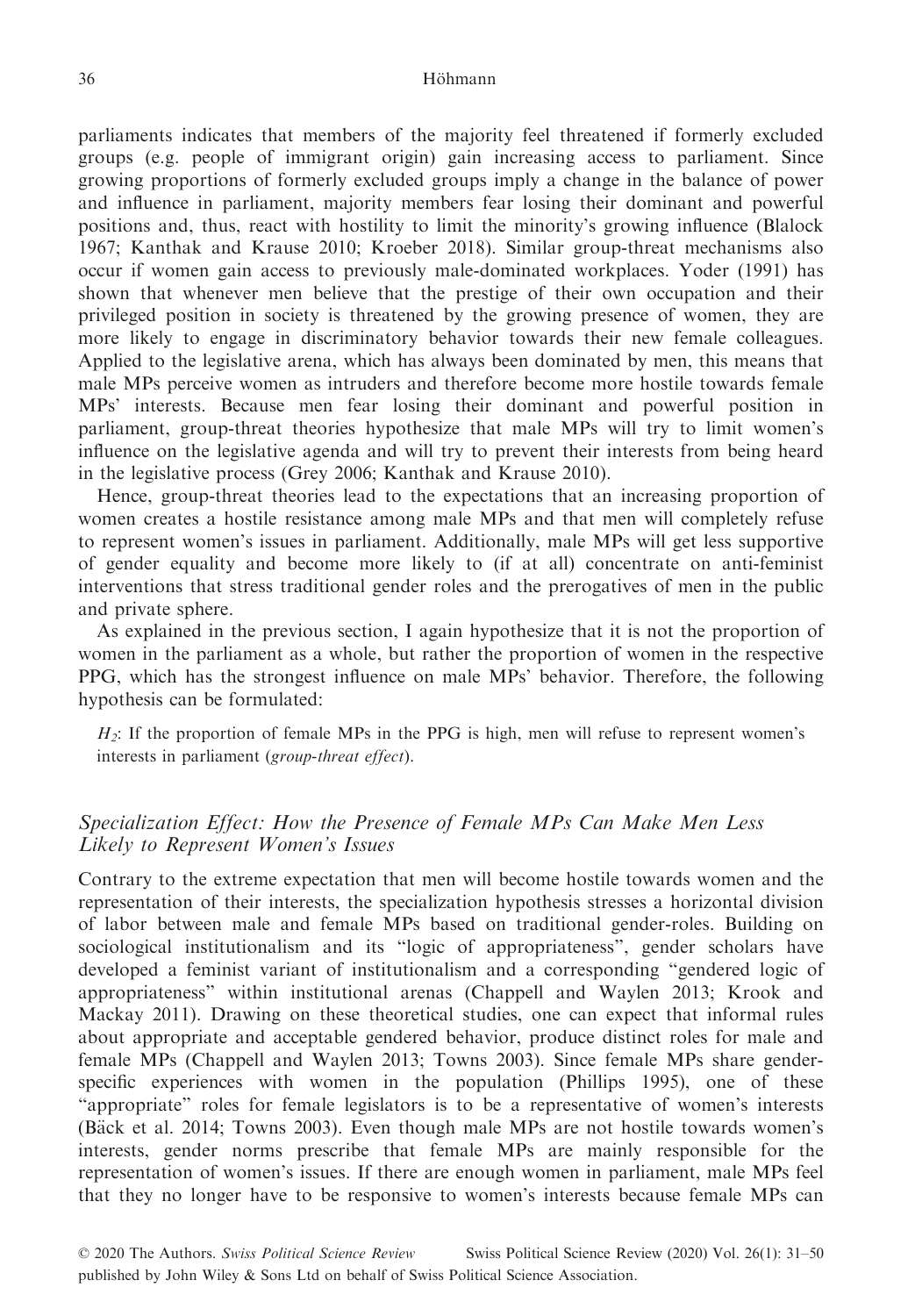represent these issues more credibly (Evans 2012; Wängnerud 2000). Similar patterns of gendered division of labor can be found in portfolio allocations, committee assignments, and speech-making (e.g. Bäck et al. 2014; Towns 2003), where female MPs deal disproportionally with "soft" or "feminine" topics such as education, family affairs or welfare.

If we observe a specialization-mechanism, this does not necessarily mean that men completely refuse to represent women's issues since we do not expect any hostile or discriminatory reactions towards women. Male MPs would rather reduce the intensity of their efforts to represent the female population's concerns and rely on their female colleagues to cover these issues. Concerning the directionality of women's representation, Campbell (2006) has shown that women are generally more likely than men to hold feminist attitudes. Thus, if a high number of female MPs results in a specialization effect within PPGs, I expect that male MPs represent women's interest in a neutral rather than feminist way since they are not directly affected by gender inequalities in the society. Female MPs on the other hand should be more inclined to advance a feminist agenda and strive for more gender equality.

Given that cross-party cooperation between MPs from different parties is extremely rare in the German Bundestag, I hypothesize that a potential division of labor only occurs within party factions. Therefore, it is again the proportion of women in the respective PPG that would have the strongest effect on male MPs' behavior:

 $H_3$ : If the proportion of female MPs in the PPG is high, male MPs will decrease the intensity with which they represent women's interests, but they will not entirely cease to speak on behalf of women (specialization effect).

## Methods and Data

To put the three competing hypotheses to an empirical test, I analyze the representation of women's interests in the German Bundestag between  $1998$  and  $2013<sup>2</sup>$ . The German Bundestag represents a very useful case for several reasons. After the election in 1998, the percentage of women in the German Bundestag had risen above 30% for the first time and since then, it has never fallen below this critical mass. Thus, there is a sufficiently large group of female MPs which theoretically has the potential to affect male MPs' decisions to become active in the substantive representation of women. Moreover, there is significant variation in the proportion of women between and within the five different parties represented in the Bundestag between 1998 and 2013. Table A1 in the Online Appendix gives information on the proportion of female MPs across parties and shows that the presence of female MPs differs considerably between the PPGs  $(sd = 12.4)$ . Whereas for example, during the  $14<sup>th</sup>$  Bundestag (1998), only 18% of the conservative CDU/CSU legislators were women, the proportion of women for the Green Party amounted to nearly 60% during the same legislative period. Changes within PPGs are not as pronounced, but we can still observe substantial variation in the number and share of women.<sup>3</sup> At the same time, analyzing a single country over time enables me to hold all time-invariant country-specific characteristics (e.g. culture, institutional setting) constant.

<sup>&</sup>lt;sup>2</sup> Data is available on the Harvard Dataverse at [https://doi.org/10.7910/DVN/WIE8L4.](https://doi.org/10.7910/DVN/WIE8L4)

<sup>&</sup>lt;sup>3</sup> The percentage of women in the Left Party for example fell from 59% in 1998 to 47% in 2005.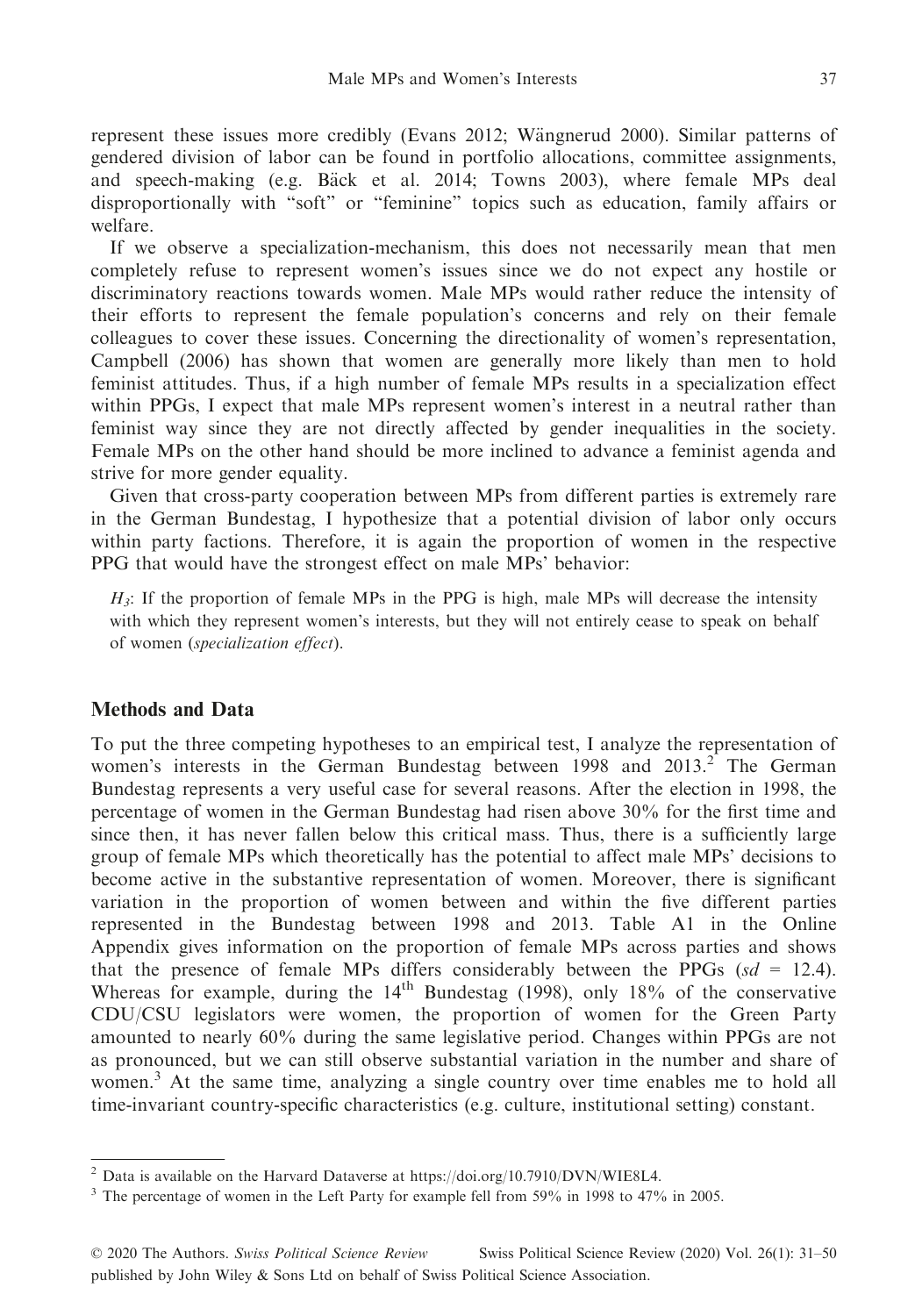## Dependent Variable: Definition and Coding of Women-Specific PQs

The analysis' central dependent variable is the substantive representation of women by male legislators. To reduce the impact of party discipline, I use written and oral parliamentary questions to measure how strongly MPs focus on the representation of women-specific interests (Bird 2005; Martin 2011). Since parliamentary questions are not officially controlled by the party leadership, they provide a direct measurement of the extent to which individual legislators substantively represent the interests of certain social groups (Bailer 2011; Martin 2011; Saalfeld and Bischof 2013). The more strongly a legislator is committed to the substantive representation of women, the more questions about women-specific issues he should submit.

The definition of women's interests is a controversial and widely debated topic. To acknowledge that women are a diverse group with different life experiences and attitudes, the analysis refrains from using a predefined list of women-specific interests and uses the often-cited definitions from Susan Carroll (1994) and Karen Celis (2008) instead. According to Carroll (1994: 15), women's issues are those "where policy consequences are likely to have a more immediate and direct impact on significantly larger numbers of women than of men". Accordingly, a question is classified as women-specific, if it refers to a topic that for either biological or social reasons, affects women disproportionally more than men, or if it addresses a social condition in which women are disadvantaged compared to men (Celis 2008). The majority of questions coded as women-specific address issues such as gender pay gaps, legal protection of working mothers or sexual violence against women, as well as legal provisions concerning prenatal examinations and abortion. Questions about professions that are more frequently pursued by women than men (e.g. midwives) are also coded as women-specific. PQs about topics that have traditionally been described as "soft" or "female", such as youth policies, education, or health, are only coded as women-specific if they explicitly refer to discrimination against women or girls.

For the empirical analysis, a data set was compiled of all the written and oral questions that were tabled by the MPs during the  $14<sup>th</sup>$ ,  $15<sup>th</sup>$ ,  $16<sup>th</sup>$ , and  $17<sup>th</sup>$  Bundestag (1998-2013) (70438 questions in total).<sup>4</sup> Due to the large amount of data, the analysis combines a supervised machine learning algorithm (Naïve Bayes classifier) and a dictionary-based approach to code each PQ as either referring to a women-specific issue or not (e.g. Grimmer and Stewart 2013; Lucas et al. 2015).<sup>5</sup> For the supervised machine learning algorithm, all PQs from the  $16<sup>th</sup>$  and  $17<sup>th</sup>$  Bundestag (2005-2013) were hand-coded by the author to identify women-specific questions.6 After the required pre-processing of the data<sup>7</sup>, this set of hand-coded questions was used to train a Naïve Bayes classifier (Grimmer and Stewart 2013) which then automatically classified all PQs tabled during the

<sup>4</sup> PQs can be downloaded from the Bundestag's online archive (PDok, DIP;<http://pdok.bundestag.de> and [http://](http://dipbt.bundestag.de/dip21.web/bt) [dipbt.bundestag.de/dip21.web/bt](http://dipbt.bundestag.de/dip21.web/bt)).

 $<sup>5</sup>$  All quantitative text analyses are estimated using the *quanteda*-package in R.</sup>

<sup>6</sup> To test the validity of the classification, a student research assistant was familiarized with the definition of women's substantive representation and was then asked to classify a random sample of 2000 PQs (PQs that have been classified as women-specific by the author were oversampled and made up 14% of the sample). According to Krippendorff's  $\alpha$ , the intercoder reliability equals 0.94. Among the women-specific PQs, the intercoder agreement is 95.2%.

<sup>7</sup> This includes the tokenization of PQs, removal of stop words as well as of very rare and frequent words, the transformation of words to lowercase, and the reduction of words to their stem form (Grimmer and Stewart 2013; Lucas et al. 2015;).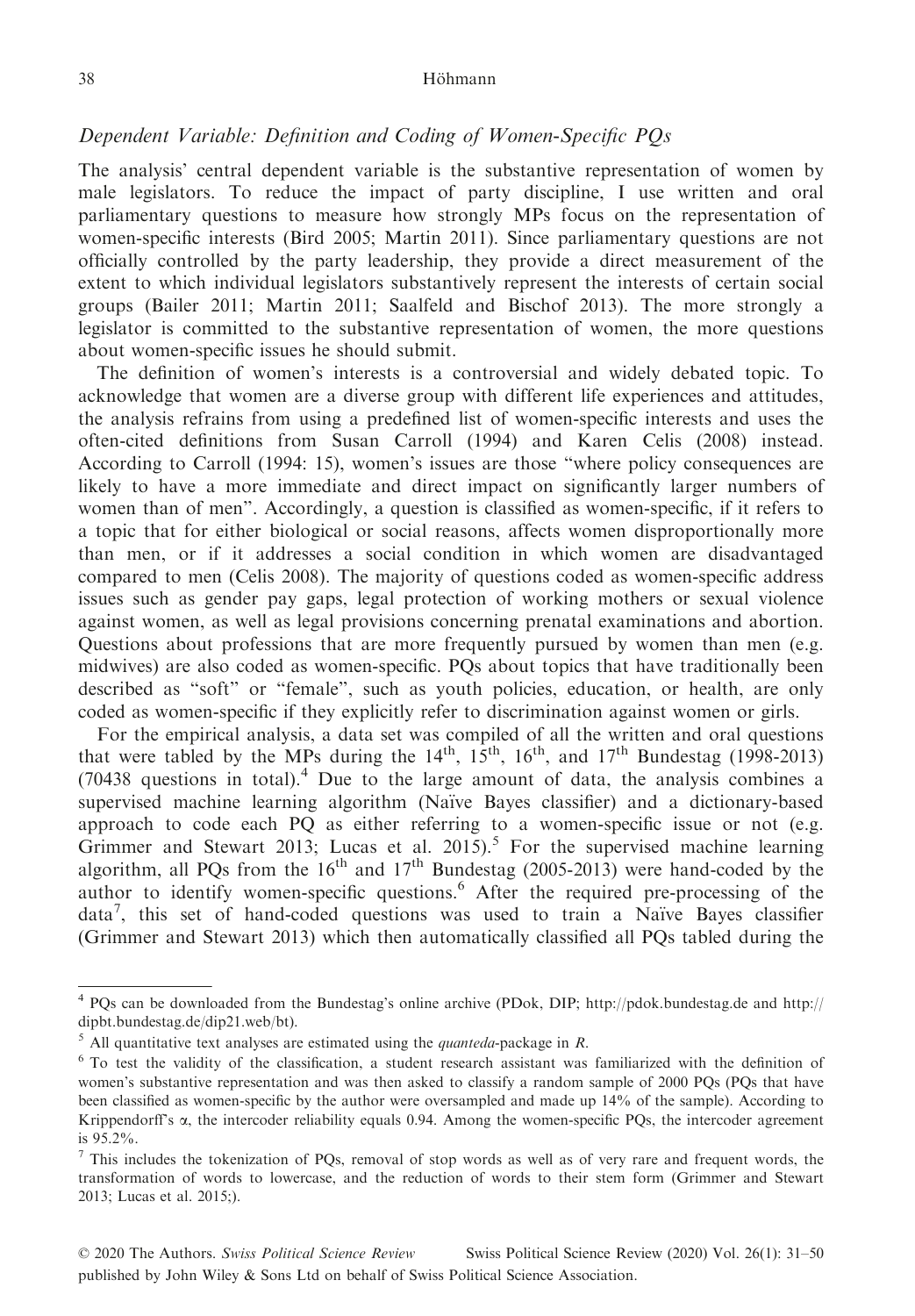$14<sup>th</sup>$  and  $15<sup>th</sup>$  Bundestag.<sup>8</sup> To identify obviously women-specific questions that the Naïve Bayes classifier had missed, a dictionary-based approach was applied independently of the supervised machine learning algorithm. Based on the hand-coded questions from the 16<sup>th</sup> and 17th Bundestag, a dictionary of women-specific keywords was created and all the questions were then searched for these keywords and classified as women-specific if they contain at least one of them.<sup>9</sup> The dependent variable for the statistical analysis is then expressed as the ratio of the number of women-specific questions to the total number of PQs submitted by an individual MP during a single legislative period. A detailed description of the coding procedure and its validation as well as a list of all dictionary keywords can be found in the Online Appendix (A3 and A4).

The main statistical analysis of the article relies on this rather broad classification of PQs and does not take into account whether the PQs advocate for equal rights and promote the status and well-being of women or whether they rather restrict gender equality and stress traditional perceptions of the role of women in the society. For a more meaningful interpretation of the results of the statistical model, all women-specific PQs were subsequently hand-coded for direction and classified according to whether they were feminist, anti-feminist or neutral. Following the example of Childs and Withey (2004) and Reingold (2000), PQs were coded as feminist if their aim was an expansion of women's opportunities or a mitigation of inequalities between men and women. If MPs stressed traditional gender roles or asked the government to restrict equal rights for women, those PQs are coded as anti-feminist. In most instances these were questions about the provision of contraceptive pills or women's access to abortion. Issues which could not be clearly identified as being either feminist or anti-feminist were coded as neutral. Most of these neutral PQs were about women's health (e.g. regulations concerning the treatment of breast cancer). The distribution of feminist, anti-feminist and neutral women-specific PQs is then used in combination with the results from the statistical model to more thoroughly differentiate between the three hypotheses (see below).

## Independent and Control Variables

The main explanatory variable is the respective proportion of women in the PPG in a single legislative period. Information on the number of female and male legislators in the factions of the Bundestag is taken from the Bundestag Roll Call Vote Data Set (BTVote, Sieberer et al. 2018, see Table A1 in the Online Appendix).

Although many country-specific factors are controlled for by design, several control variables have been introduced. First, all models control for a membership in the Women's Committee since these MPs, irrespective of the proportion of female MPs, should be more inclined to submit women-specific questions. Previous research has shown that proportional electoral systems have a strong and positive effect on the number of women in parliament (Wängnerud 2009) as well as on the representation of broad interests (Carey 2007). In Germany's mixed electoral system, half of the MPs are elected in single member districts using first past the post and the other half is elected via proportional representation. Thus, the model contains a dummy variable that indicates whether MPs

Results of a V-fold cross-validation indicate an averaged *balanced accuracy* of 0.78 and a *recall rate* of 0.7 (see Online Appendix A3).

<sup>&</sup>lt;sup>9</sup> All questions that had been identified as women-specific by either the Naïve Bayes classifier or the dictionaryapproach were reviewed manually to determine the validity of the classification.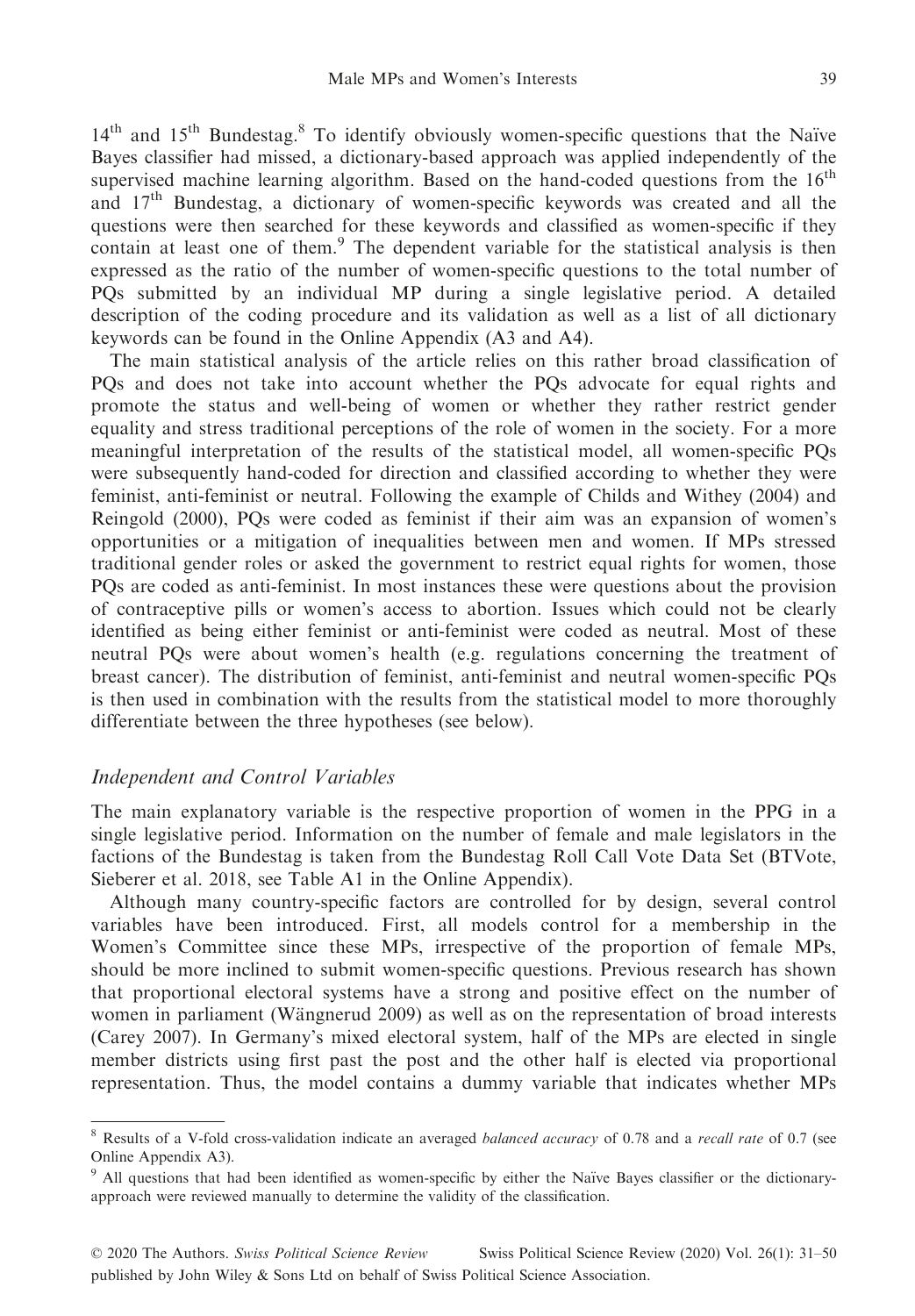have been elected in a district or via their respective party list (base category).<sup>10</sup> I include an additional dummy variable that indicates if an MP holds an executive or parliamentary office because these legislators usually do not submit parliamentary questions at all.<sup>11</sup> To control for potential intervening effects of parliamentary experience, I include the duration of parliament membership (measured in years) into the models. The MP's age (in years) is added to the model because older legislators tend to have more conservative attitudes towards gender equality (Kokkonen and Wängnerud 2017). Data for these variables stem from the BTVote dataset (Sieberer et al. 2018).

The likelihood of submitting a women-specific question also depends on the number of questions that a legislator submits. Previous studies show that MPs from opposition parties usually submit more PQs than government MPs (Russo and Wiberg 2010). One simple way to control for this would be the inclusion of a dummy variable for opposition status. However, since it is hard to argue that opposition status affects the share of female MPs, this study uses a more straightforward approach and directly controls for the total number of PQs tabled by an MP in the respective legislative term.<sup>12</sup> An additional dummy variable indicates whether the MP was elected in East Germany.

Moreover, dummies for party membership are included in the model because it is conjectured that left parties (SPD, Greens, Left Party) are generally more in favor of gender equality and therefore facilitate the descriptive as well as the substantive representation of women (Caul 1999). Lastly, the postulated effect of the presence of women on the parliamentary behavior of male MPs could also be biased by potential time trends. If feminist values and positive attitudes towards gender equality become more prevalent in the population over time, this could have a positive effect on the proportion of women in parliament, while also making male MPs more attentive to gender-specific interests. Thus, all models include time dummy variables for the different legislative periods. Due to the inclusion of the party and time dummies, the effect estimations of the model are rather conservative because they are mainly based on changes of the share of women within parties and on the variation in time-variant factors between the PPGs. Table A5 in the Online Appendix contains descriptive statistics for all the variables.

# Statistical Model: Hurdle Regression Model

The unit of analysis for the empirical analysis is an individual MP in a single legislative period. The overwhelming majority of Bundestag MPs does not table any women-specific question and receive a score of 0 for the dependent variable. To model this extremely right-skewed distribution that is bounded on the [0;1] interval, I estimated a hurdle regression model consisting of two different equations which are estimated as separate processes.

In the first step, the hurdle-component models male MPs' general decision whether or not to become active in the substantive representation of women. If this hurdle is

<sup>&</sup>lt;sup>10</sup> Using re-election probabilities as an alternative measurement of electoral incentives (Stoffel and Sieberer 2018) has no effect on the results.

<sup>&</sup>lt;sup>11</sup> The following offices are treated as leadership positions: Chancellor, president of the Bundestag, cabinet minister, junior minister, chair of a permanent committee, chair of PPG, party whip.

<sup>&</sup>lt;sup>12</sup> The results do not change if I additionally control for opposition status. Robustness checks also show that the results remain stable if I control for the share of female population in the district. Since there is only very little variation between the districts  $(sd=0.007)$ , the variable is not included in the main model.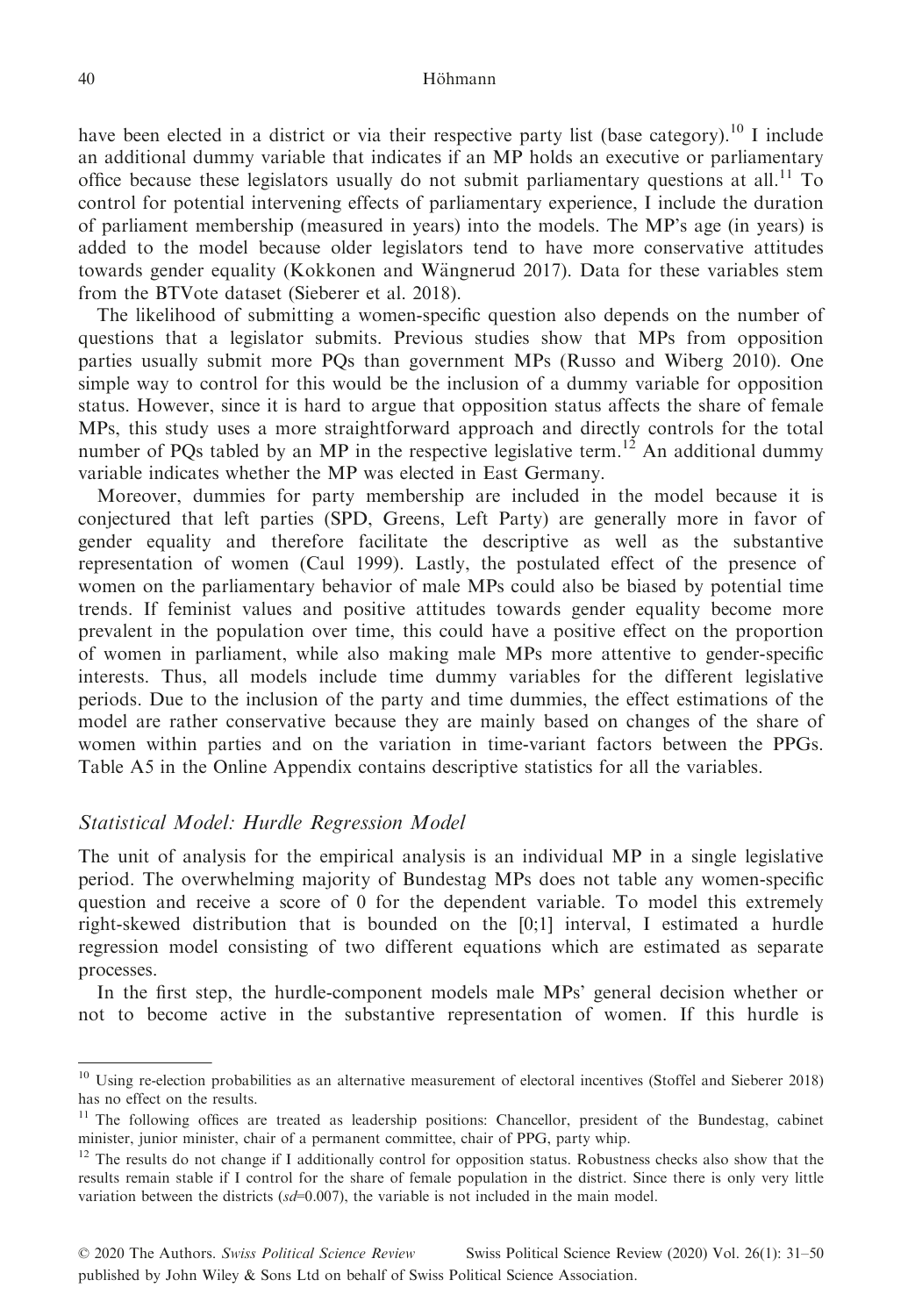overcome, the explanatory variable's effect on the strength or intensity of the dependent variable is estimated in the second step. More specifically, in the first equation the dependent variable is expressed as a dummy variable that receives a value of 1 if the proportion of women-specific questions is not equal to 0. A logistic regression model is then fitted to determine the effect of the proportion of female MPs on male MPs' general decision whether or not to represent women's issues in parliament. In the second step, a beta regression estimates the independent variable's influence on the strength or intensity of the dependent variable. This equation uses only those observations which have submitted at least one question with a women-specific topic and estimates the effect of the presence of female MPs on the proportion of women-specific questions that an individual male MP submitted during a single legislative period. The beta regression model assumes that the data are distributed according to a beta distribution which is bounded between 0 and 1 (0 and 1 not included). It is very flexible and therefore very well suited to describing unimodal as well as bimodal distributions (Cook et al. 2008: 863; Smithson and Verkuilen  $2006$ ).<sup>13</sup>

In addition to the skewed distribution, the statistical model must also take into account that the dataset contains multiple observations for the same MP (in different legislative periods) which are not independent from each other. Therefore, all models are calculated with robust standard errors that are clustered at the level of MPs. This paper is solely interested in the behavior of male MPs and their decision whether to become critical actors in the substantive representation of women. In particular, female MPs are not taken as the reference category against which male MPs are compared. I have intentionally refrained from including an interaction effect of gender and the proportion of female MPs in the analysis and calculated the regression models exclusively with male legislators.

What are my expectations concerning the three different hypotheses? If female MPs create a positive spillover effect among male MPs  $(H<sub>1</sub>)$ , I expect to find significant positive effects in both equations of the hurdle regression model. Men should generally become more likely to represent women's interests and they should also increase the intensity of their substantive representation of women. For a potential group-threat effect, I expect to find significant negative coefficients in both equations  $(H<sub>2</sub>)$ . If male MPs react with hostility towards women in parliament, they become less likely to represent women's issues at all (negative effect in logit regression) and they also substantially reduce the intensity with which they act in the interest of women (negative effect in beta regression). If the specialization mechanism applies  $(H_3)$ , men only reduce the intensity of their responsiveness to women's demands because they expect that female MPs are better able to represent women's interests. Their general decision whether or not to represent women, however, should be unaffected by the proportion of female MPs since a specialization effect does not cause a complete withdrawal based on resentments against women among male MPs. Thus, I expect to find no effect in the logit regression but a significant negative effect in the beta regression model.

However, there are a few potential objections to this interpretation: If in the absence of a large number of female MPs, male MPs mainly submit PQs promoting traditional gender roles or anti-feminist standpoints, but reduce this behavior when more women enter the parliamentary arena, negative effects in the analysis would speak for a positive

<sup>&</sup>lt;sup>13</sup> Standard errors of the beta regression are conditional on the results from the logit regression. This accounts for the fact that although the two models are estimated with two separate equations, they are dependent on one another.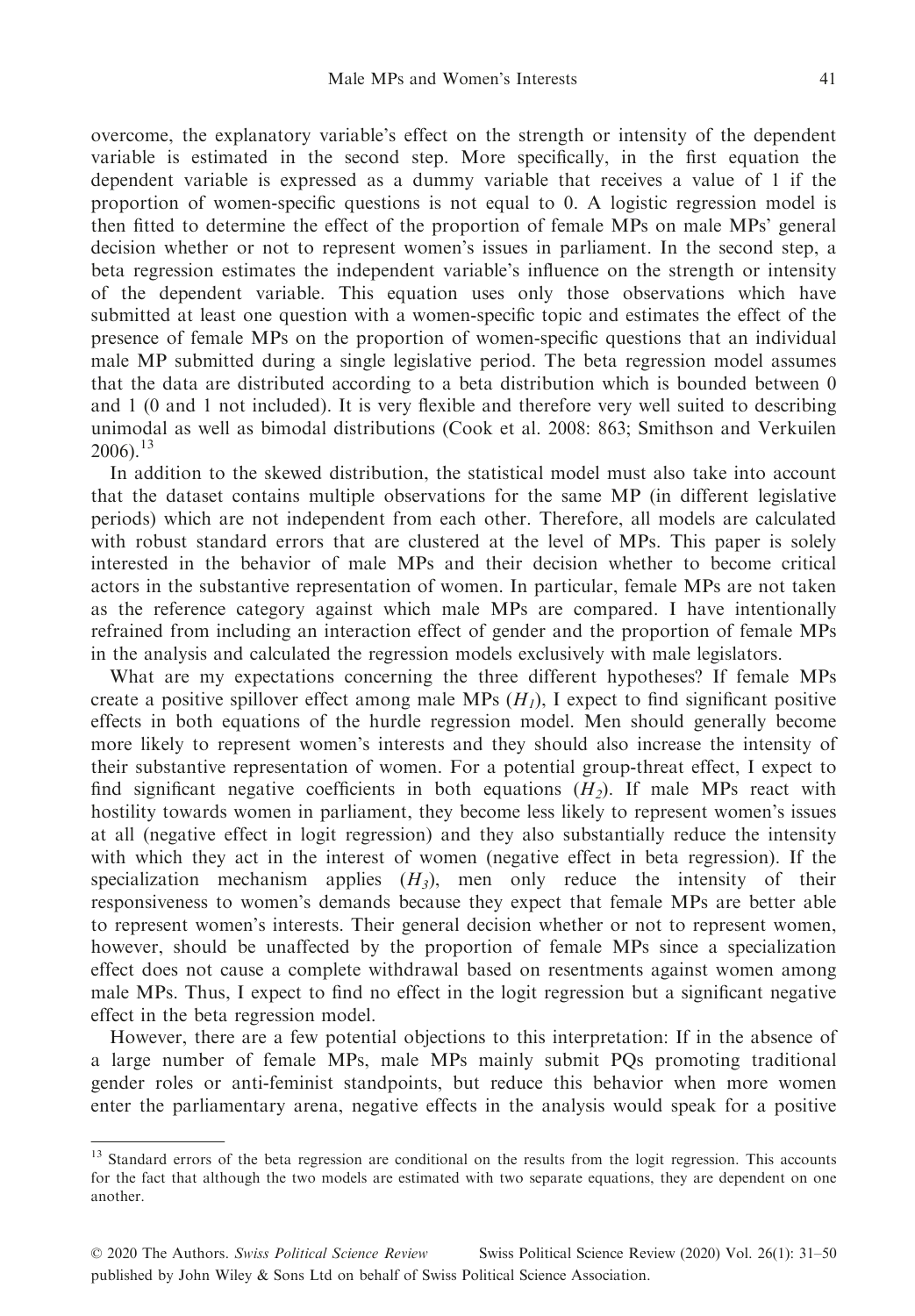spill-over effect. On the contrary, if men increasingly table PQs with an anti-feminist direction if the more women enter parliament, this would rather support the group-threat hypothesis. Moreover, the group-threat and specialization hypothesis both expect a reduction in women's representation by male MPs. I therefore use the distribution of feminist, neutral, and anti-feminist PQs across male and female MPs to substantiate the findings of the hurdle regression model and to better differentiate between the three hypotheses. As explained above, we should see many feminist PQs tabled by male MPs if a positive spill-over effect occurs. If men are afraid to lose their dominant status in the parliament and react with hostility towards an influx of female MPs (group-threat effect), male MPs should stress anti-feminist viewpoints in their PQs and should try to push for traditional gender roles that confine women to the private sphere. In the case of a specialization effect between male and female MPs, I expect that male MPs rather focus on neutral women's interest and - contrary to the group-threat hypothesis - will not stress any anti-feminist ideas.

## **Results**

Of the 70438 written and oral PQs that were tabled by the members of the Bundestag between 1998 and 2013, only 2.9% (2012) tackled a topic which particularly concerns the interest of women. The descriptive statistics show that 1286 (63%) of these women-specific questions were tabled by female MPs, showing that, in general, female legislators focus more strongly on the substantive representation of women's issues than their male colleagues. Nevertheless, male MPs tabled 726 (36%) questions referring to women's interests, making it clear that men are by no means totally uninterested in women's issues and that, at least some of them, can be characterized as potential critical actors in the substantive representation of women.<sup>14</sup> In the following, we will see whether this commitment is affected by the presence of women in the respective PPG.

After the data set was reduced to only male MPs, 1773 observations could be used to estimate the logit model and 253 observations were used for the calculation of the beta regression model. The results of the analysis are reported in Table 1. Estimates of the logit regression (effect on the decision whether or not to act on behalf of women) are shown on the left, and the results from the beta regression (effect on the intensity of substantive representation) are presented in the right part of the table. All coefficients are presented as log odds with robust standard errors clustered at the individual MP level. The beta regression standard errors are conditional on the results of the logit regression to account for the fact that although the two models are estimated in two separate steps, they are dependent on one another.

The results for the effect of the proportion of women on male MPs' general decision to promote women's interests in parliament show that the presence of female MPs neither sparks a spillover effect among male MPs nor provokes a hostile backlash. Even though the coefficient for the proportion of women has a positive sign, it is statistically insignificant and therefore indistinguishable from zero. Among the control variables, the total number of submitted questions, a membership in the women's committee, and being elected in Eastern Germany have positive effects on the male MPs' general decision to become active in the substantive representation of women. By contrast, older MPs and

<sup>&</sup>lt;sup>14</sup> Figure A1 in the Online Appendix shows the distribution of women-specific PQs tabled by male MPs over time and across parties.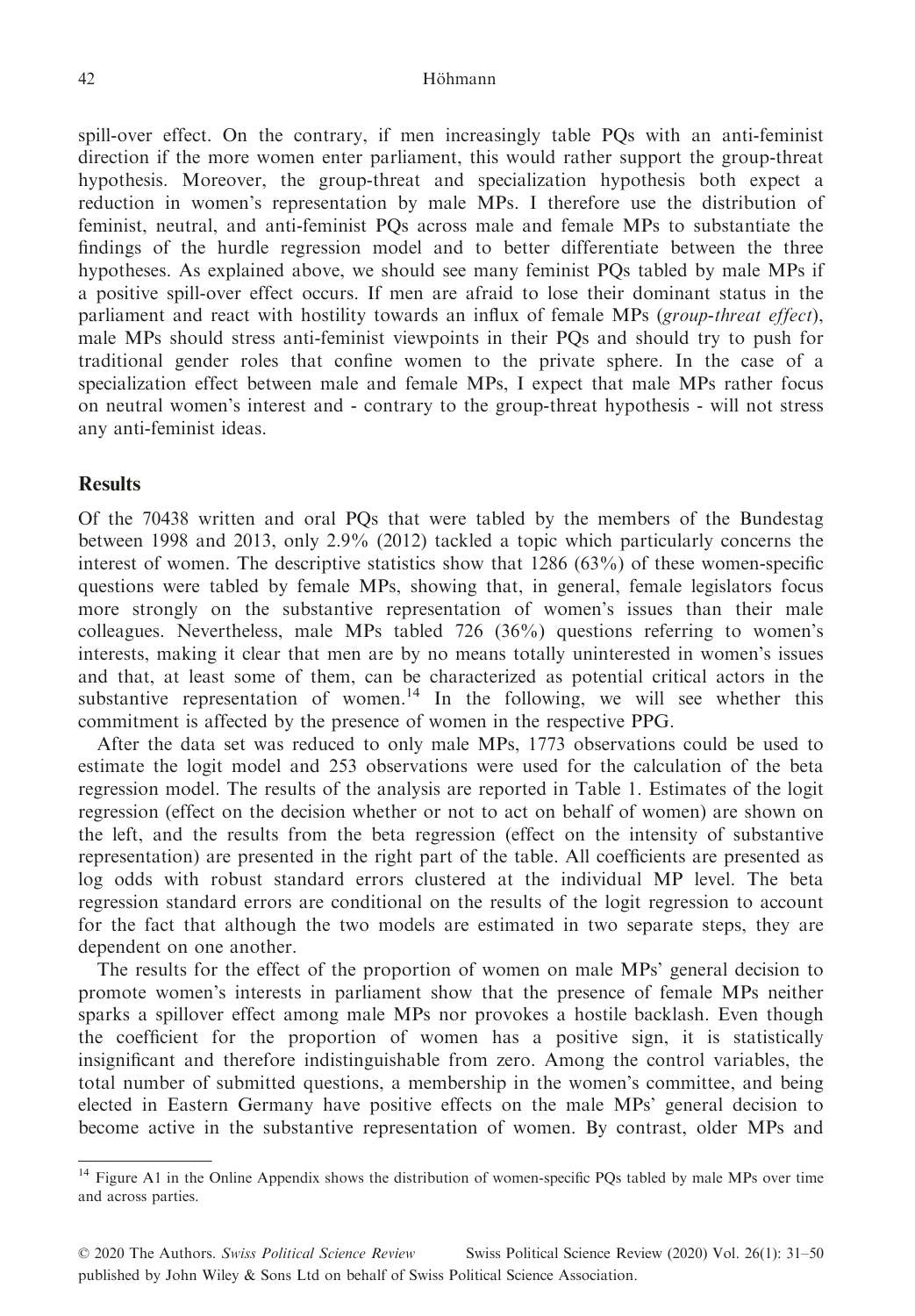| Variables                             | General decision<br>(Logit-Regression) | Intensity of Substantive Representation<br>(Beta Regression) |  |
|---------------------------------------|----------------------------------------|--------------------------------------------------------------|--|
| Share of women in PPG                 | 0.07(0.050)                            | $-0.06**$ (0.020)                                            |  |
| Member women's committee              | $1.04*(0.429)$                         | $0.60*(0.279)$                                               |  |
| Leadership position                   | $-0.05(0.211)$                         | 0.27(0.180)                                                  |  |
| Duration MP                           | 0.01(0.015)                            | $-0.001(0.009)$                                              |  |
| Age                                   | $-0.02*(0.010)$                        | $-0.002(0.005)$                                              |  |
| District mandate                      | $-0.42*(0.192)$                        | $-0.03(0.106)$                                               |  |
| No. of submitted questions (in total) | $0.03***(0.003)$                       | $-0.01***$ (0.002)                                           |  |
| CDU/CSU                               | $1.87*$ (0.880)                        | $-1.57***$ (0.447)                                           |  |
| <b>FDP</b>                            | $1.68*(0.741)$                         | $-1.19**$ (0.379)                                            |  |
| Greens                                | $-1.75(1.079)$                         | $0.75*(0.346)$                                               |  |
| Left                                  | $-0.72(0.987)$                         | $0.80*(0.329)$                                               |  |
| East Germany                          | $0.48*(0.200)$                         | 0.12(0.100)                                                  |  |
| Time fixed effects                    | مما                                    | ✔                                                            |  |
| Constant                              | $-4.41*(1.904)$                        | 0.39(0.823)                                                  |  |
| N                                     | 1773                                   | 253                                                          |  |
| Log-Pseudolikelihood                  | $-543.09$                              | 502.76                                                       |  |
| Chi <sup>2</sup>                      | 381.34***                              | $124.41***$                                                  |  |

Table 1: The Effect of Female MPs on the Substantive Representation of Women: Male MPs, 1998- 2013 Log-Odds

Notes: Hurdle Regression Model. DV Model 1: Dummy variable coded 1 if share of women-specific questions > 0. DV Model 2: Share of women-specific questions. Coefficients: Log-Odds. Standard errors (in parentheses) are clustered by MP. Reference category for parties: SPD. Significance Levels: \* p<.05; \*\* p<.01; \*\*\* p<.001.

those that are directly elected in a district are less likely to submit at least one question with a women-specific topic. Quite surprisingly, male legislators from the conservative CDU/CSU and from the FDP are more likely to promote women's interests in parliament than the SPD's male MPs (base category).

Since the male MPs' general decision to start or to stop being active in the promotion of women's interests is not affected by the presence of women, I will now turn to the results of the beta regression. This model only includes those male MPs who have tabled at least one women-specific question, that is, those who have generally decided to represent women's issues in the parliamentary arena. The calculation then estimates the effect of the proportion of women on the intensity with which male legislators promote the substantial representation of women (i.e. the share of submitted women-specific PQs).

The results in Table 1 show that the proportion of women has a significant negative effect on theproportion of women-specific questions submitted by male MPs. These results support the theoretical expectations that female MPs make men less likely to represent women's issues, meaning that male MPs table less PQs relating to women's interests if the proportion of women in the PPG is high. Since a substantial interpretation of the log-odds is not very intuitive, I estimated marginal effects and predicted probabilities to assess the actual effect size of the presence of women on the men's parliamentary behavior.<sup>15</sup> The predictions in Figure 1a show that the proportion of women-specific questions submitted

<sup>&</sup>lt;sup>15</sup> All other variables enter the estimation with their empirically observed values.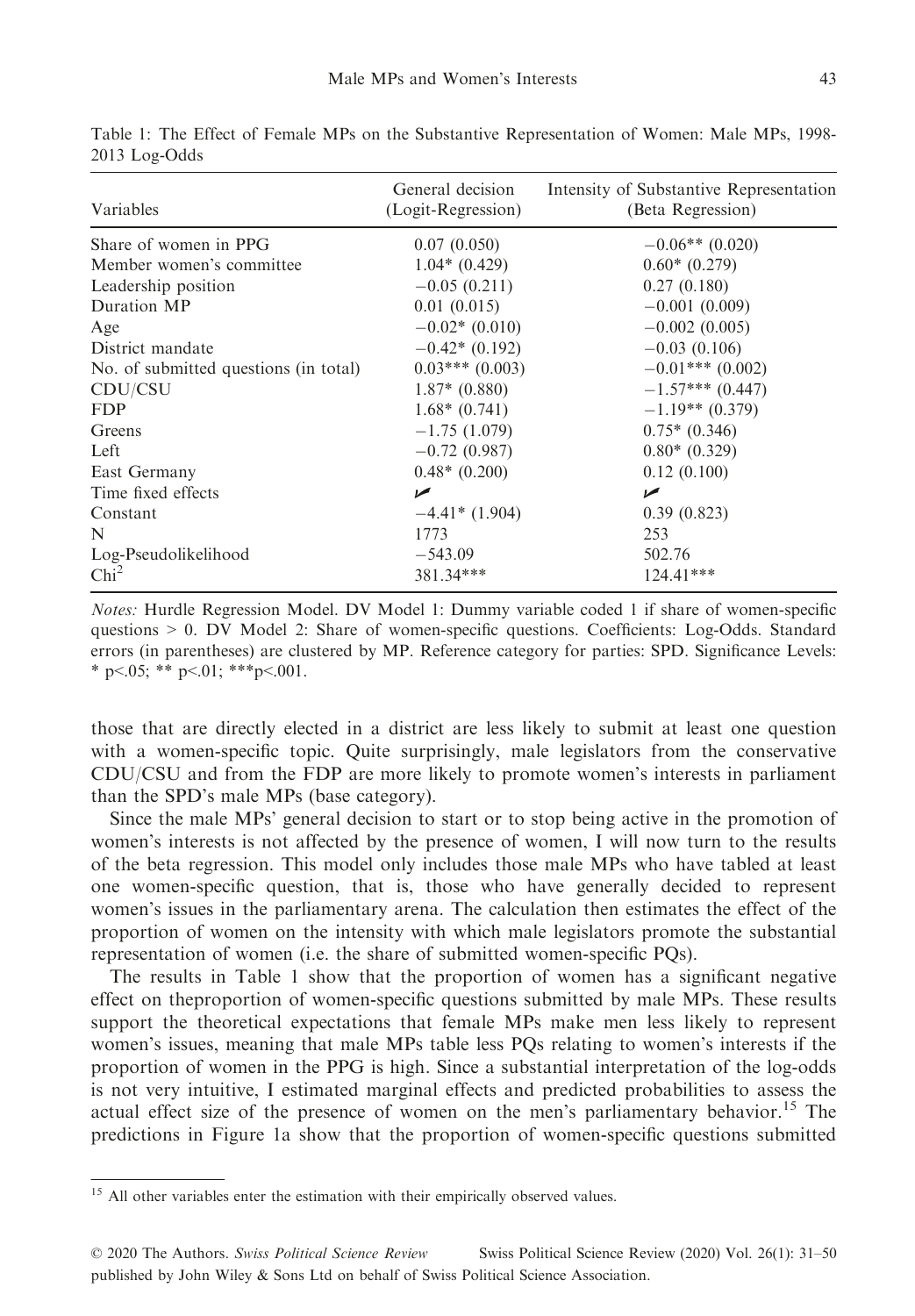

Figure 1: The Effect of the Presence of Women on the Intensity of Substantive Representation of Women, Male MPs

Note: Beta Regression. All other variables enter the model with their empirically observed values.

by each male MP is roughly 13% at the lowest proportion of female MPs which we observed in the data set (18%). If the proportion of female MPs increases, the proportion of PQs dealing with a women's issue decreases steadily: When women make up 30% of the PPG, male MPs represent women's issues in only 7.5% of their submitted PQs. When more than half of the members of the PPG are female, the proportion of women-specific questions falls below 3% and further decreases to 1.8% until the proportion of female MPs reaches its maximum (59%). The marginal effects in Figure 1b indicate that the negative effect is particularly strong at low levels of women's presence in the PPG. If the proportion of female MPs is above 50%, the effect on male MPs' behavior is almost zero. This indicates that a potential negative effect among male MPs is strongest if the additional female MPs are highly visible. The predicted probabilities demonstrate that despite only moderate variations in the share of women within PPGs the estimated effects on the behavior of male MPs are pretty robust and substantial. These effects might even be larger in other parliaments where changes in the share of female MPs within parties over time are more pronounced.

The results for the control variables show that male MPs ask significantly fewer womenspecific questions if their total number of submitted PQs increases, whereas members of the women's committee table significantly more questions referring to women's issues. The party fixed effects indicate that in comparison to the SPD, members of the CDU/CSU and FDP submitted less women-specific questions, whereas MPs from the Greens and the Left Party had a higher proportion of questions dealing with a women's issue.<sup>16</sup>

The results of the hurdle regression model allow two important conclusions to be drawn: First, a high number of women in parliament does not trigger any spillover effects among male MPs, meaning that men do not become more likely to be responsive to women's interests if more women are present in parliament. Contrary to the expectations

<sup>&</sup>lt;sup>16</sup> The effect of the party fixed effects should not be over-interpreted because they are only included as control variables (see Conclusion).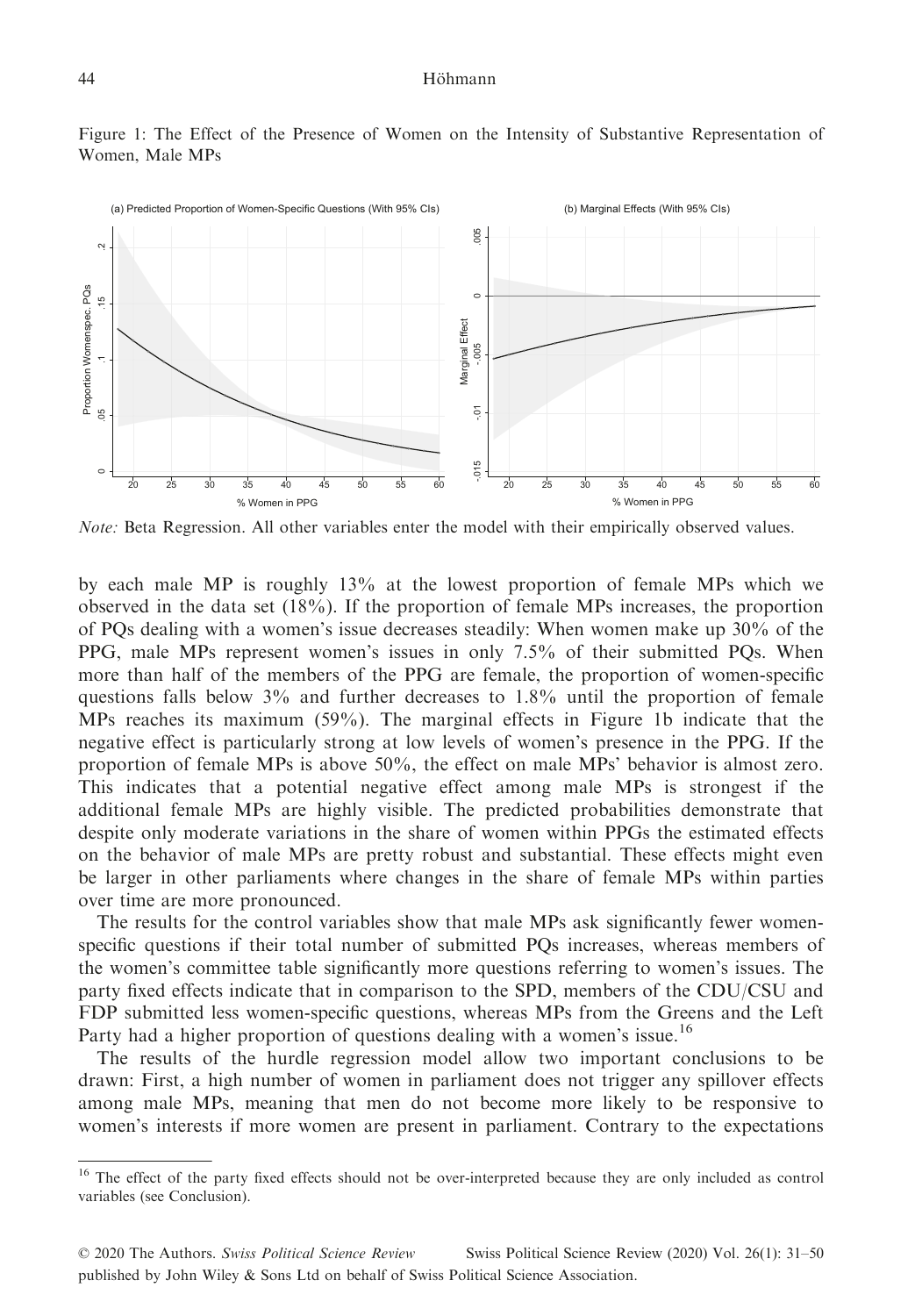of  $H_1$ , this implies that male MPs do not become critical actors in the substantive representation of women once they come into contact with female MPs and their genderspecific experiences. Second, the results indicate that female legislators make male MPs less likely to speak on behalf of women and this rather happens in the form of a specialization than a group threat effect: The null-effect of the proportion of women on the male MPs' general decision to represent women's issues, demonstrates that men are not showing any form of hostile resentment against women and that they are not becoming more likely to refuse to represent women's interests at all if more women enter the parliamentary arena. In contrast, a high number of female MPs only affects the intensity with which male MPs act in the interest of women.

This interpretation is corroborated by the distribution of feminist, anti-feminist and neutral PQs, which is shown in Table 2. Of the 726 women-specific PQs submitted by male MPs, only 32 (4.4%) were coded as anti-feminist. This clearly contradicts the expectations of the group-threat hypothesis which expect that male MPs should (if at all) advocate for traditional gender role models and anti-feminist opinions. By contrast, 374 (51.5%) were classified as feminist and 320 (44.1%) fell into the neutral category. The distribution for female MPs appears similar, however, they submitted significantly more feminist PQs (67.4%). In situations where only a few women were present, male MPs did not represent traditional or anti-feminist standpoints, but rather represented women's interests in a more neutral way. When the proportion of women increases, male MPs ask fewer womenspecific PQs and female MPs take over the responsibility for representing women's interests. In doing so, they cover these issues from a more feminist perspective. Together with the results from the regression model, this pattern supports the specialization argument  $(H_3)$  more than any alternative explanation. Although male MPs do not have an inherent personal source of responsiveness (i.e. they do not share gender-specific experiences with women), a certain number of male MPs is generally willing to represent women's issues in parliament. However, if women are highly represented in the PPG, it is expected that female MPs will cover the "gender angle" more competently (Evans 2012) and that they represent their gender-specific interest on their own.<sup>17</sup>

## Conclusion

So far, research on the substantive representation of women has been focused on female MPs' behavior; asking how and when women are responsive to their female constituents' interests and preferences. This paper goes beyond this notion of an automatic link between descriptive and substantive representation and investigates to what extent and under which conditions male MPs act on behalf of women. In particular, the study provides one of the first empirical tests of the extent to which the presence of female MPs affects the likelihood of male MPs articulating women's interests in the legislative arena. To measure the strength of substantive representation, the analysis compiled a data set of all the PQs tabled by members of the German Bundestag between 1998 and 2013 and employed automated content analyses to classify each question according to whether or not it

<sup>&</sup>lt;sup>17</sup> Further robustness checks can be found in the Online Appendix. A test for a curvilinear relationship (spill-over effect at low-levels of women's representation, backlash-effect if the proportion of women is high), does not yield any significant results (Online Appendix A6). Online Appendix A7 includes the proportion of female MPs in the subsequent legislative term (t+1) as its main independent variable to test whether male MPs anticipate an increase in the number of female MPs after the next election. The results are statistically insignificant.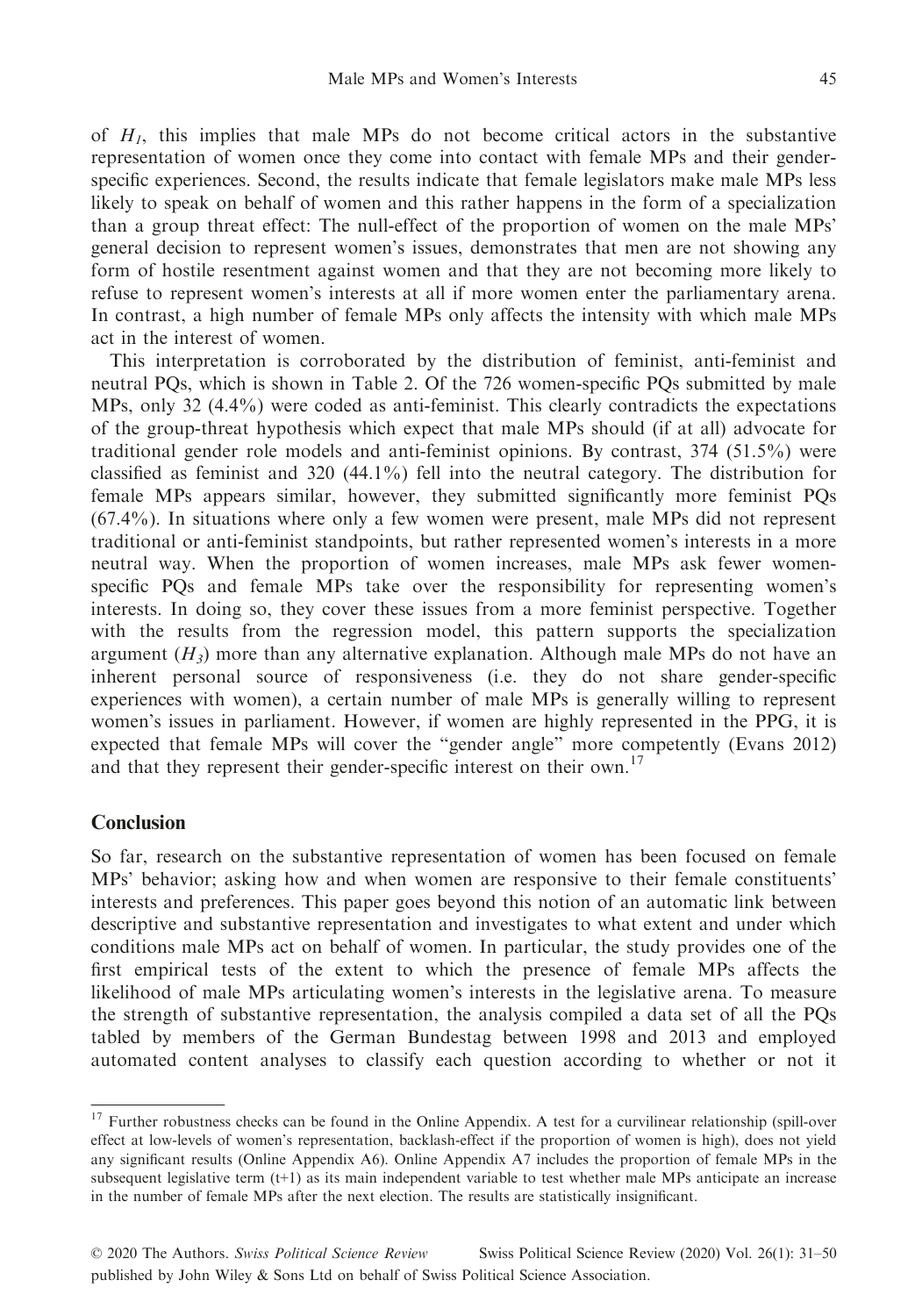| Type       | Feminist PO <sub>s</sub> | Neutral PO <sub>s</sub> | Anti-Feminist POs | Total         |
|------------|--------------------------|-------------------------|-------------------|---------------|
| Male MPs   | $374(51.5\%)$            | 320 $(44.1\%)$          | 32 $(4.4\%)$      | 726 $(100\%)$ |
| Female MPs | $867(67.4\%)$            | 405 $(31.5\%)$          | $14(1.1\%)$       | $1286(100\%)$ |
| Total      | 1241 $(61.7\%)$          | $725(36.0\%)$           | 46 $(2.3\%)$      | $2012(100\%)$ |

Table 2: Distribution of Feminist, Anti-Feminist and Neutral Women-Specific PQs by Sex

*Note:* Cell entries indicate absolute number of women-specific PQs. Row percentages in brackets.  $X^2$  $= 61.78***$ 

referred to a women-specific issue. In line with a specialization-logic, the results show that male MPs are generally willing to act on behalf of women, however, if the proportion of women in their respective PPG is high, they leave this field to female MPs and reduce the intensity with which they represent women's issues.

The results of this study emphasize that by explicitly analyzing male MPs, we can develop a more thorough understanding of the multiple ways in which the substantive representation of women occurs. Men should not only be taken as a neutral reference category against which female MPs' behavior is compared, instead they should be understood as important actors who can play a significant role in the articulation of women's issues. The analysis of male MPs' behavior also highlights why having a critical mass of women is not always enough to produce more women-friendly outcomes (c.f. Karpowitz et al. 2015; Mendelberg and Karpowitz 2016; Mendelberg et al. 2014). Even if a greater proportion of women in parliament allows female MPs to work together effectively to push for the representation of women's interests, this influx of women simultaneously provokes a negative effect among male MPs, making them less willing to act on women's behalf. In this way female MPs do not only have a direct effect on the substantive representation of women, but they also indirectly affect the level of responsiveness of parliaments via the reactions of their male counterparts. If we were to ignore women's influence on men, we would paint an incomplete picture of female MPs' impact on the representation of women's interests in the parliamentary process. This is even more important since the analysis has also shown that female MPs speak about feminist issues more frequently, whereas men represent more neutral, women-specific topics instead.

This paper is only a first step in analyzing the factors determining whether male MPs become active in the substantive representation of women. Further studies are necessary to gain a deeper understanding of male MPs' representational behavior. Future research should consider the impact of political parties and analyze whether the effect of the presence of female MPs varies according to the ideological spectrum of the parties in the German Bundestag. The party fixed effects in Table 1 indicate significant differences in the behavior of male MPs from right-wing and left-wing parties. Since the party dummies only serve as control variables, their effect should not be over-interpreted, however, the results from the beta regression suggest that backlash effects rather occur in right-wing parties that are less in favor of gender equality (CDU/CSU, FDP) and that spillover effects might be more likely to observe in more progressive left-wing parties. Further studies should explore this in more detail and analyze whether there are any structural differences between the PPGs that make the representation of women interests more or less likely (e.g. proportion of women in leadership positions). Qualitative case studies of single parties and interviews with male MPs about their preferences and underlying motivations would be a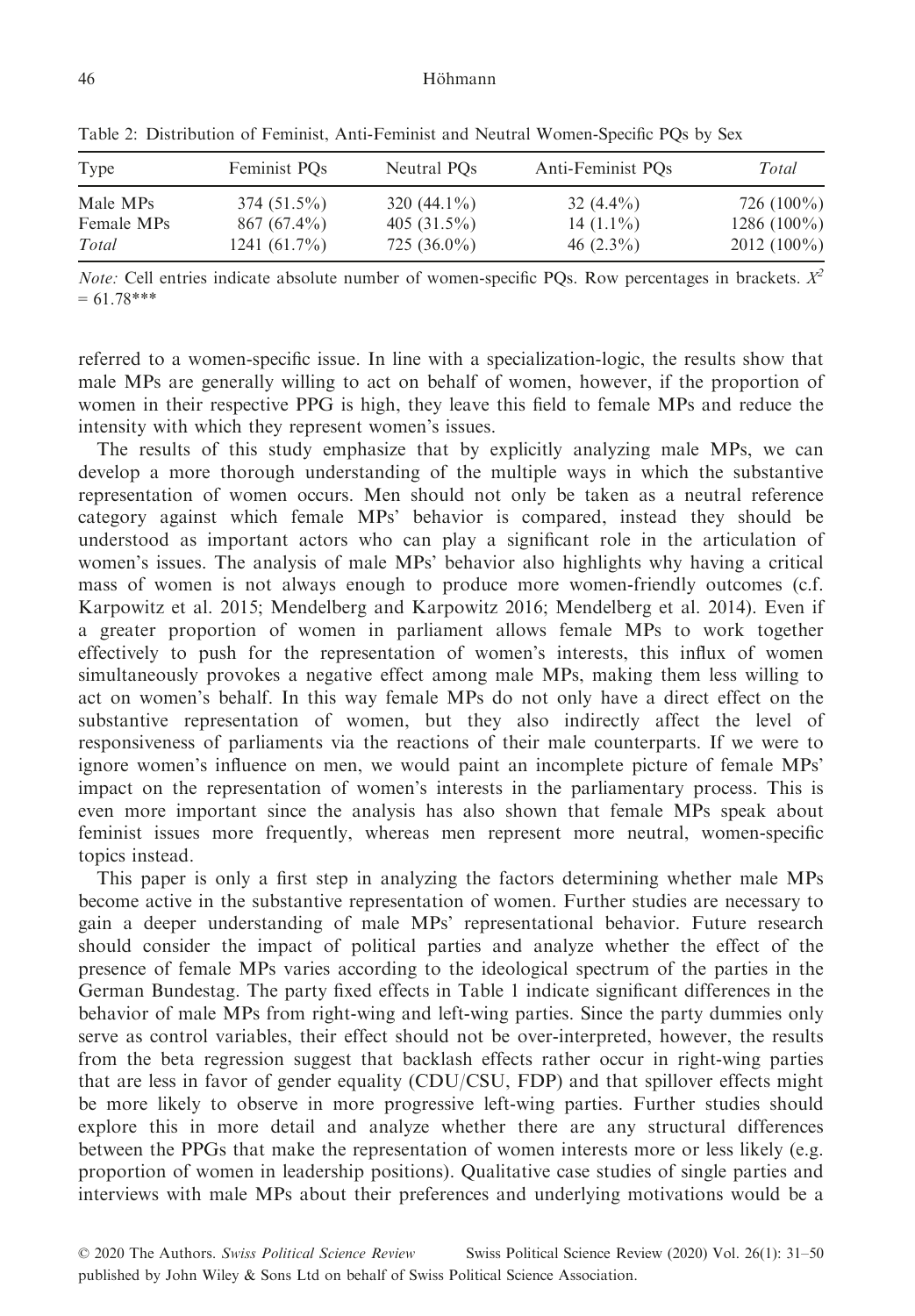useful complement to the present quantitative analysis. A more in-depth analysis of the direction of women's representation could also show whether some parties are more likely to represent traditional or anti-feminist opinions when they discuss women-specific issues. Drawing on the assumptions of sociological institutionalism, future studies should also examine whether the personal background and socialization of male MPs have an effect on their willingness to represent women-specific issues (c.f. Saalfeld and Bischof 2011). Their educational background, having their own children, as well as personal experiences with gender-based discrimination, abortions or breast cancer in the own family, could be significant factors which shape male MPs' representational behavior. From a rationalchoice perspective, it would be interesting to see whether the electoral situation of male MPs affects their decision to act on behalf of women. If we assume that re-election is the primary goal of all MPs, men should – besides a general increase in the salience of women's issues - only cater more strongly to female voters if they are electorally insecure, since this unexpected behavior could help them to win additional votes from women in their constituency.

The findings from this study suggest that the explicit analysis of male MPs as potential critical actors is an important and promising extension of previous research and a necessary next step for developing a comprehensive understanding of the substantive representation of women on parliament.

## Acknowledgments

I am grateful to Rosie Campbell and Thomas Zittel for their detailed comments on an earlier version of this article. I also would like to thank Ulrich Sieberer, Thomas Saalfeld, Stefanie Bailer, Lucas Geese, Lukas Hohendorf, and three anonymous reviewers for their very helpful feedback as well as Jonas Wenzig for excellent research assistance. Previous versions of this article were presented at the ECPR Joint Sessions of Workshops 2018 (Nicosia, Cyprus) and at the Comparative Politics Colloquium at the University of Bamberg. I thank all participants for their helpful suggestions. All remaining errors are my own.

## References

- Bäck, H., M. Debus and J. Müller (2014). Who Takes the Parliamentary Floor? The Role of Gender in Speech-making in the Swedish Riksdag. Political Research Quarterly 67(3): 504–518.
- Bailer, S. (2011). People's Voice or Information Pool? The Role of, and Reasons for, Parliamentary Questions in the Swiss Parliament. Journal of Legislative Studies 17(3): 302–314.
- Bird, K. (2005). Gendering Parliamentary Questions. British Journal of Politics and International Relations 7(3): 353–370.

Blalock, H. (1967). Toward a Theory of Minority-Group Relations. New York: Wiley.

Bolzendahl, C. and D. Myers (2004). Feminist Attitudes and Support for Gender Equality: Opinion Change in Women and Men, 1974–1998. Social Forces 83(2): 759–789.

Campbell, R. (2006). Gender and the Vote in Britain. Colchester: ECPR Press.

Campbell, R., S. Childs and J. Lovenduski (2009). Do Women Need Women Representatives? British Journal for Political Science 40(1): 171–194.

Carey, J. (2007). Competing Principals, Political Institutions, and Party Unity in Legislative Voting. American Journal of Political Science 51(1): 92–107.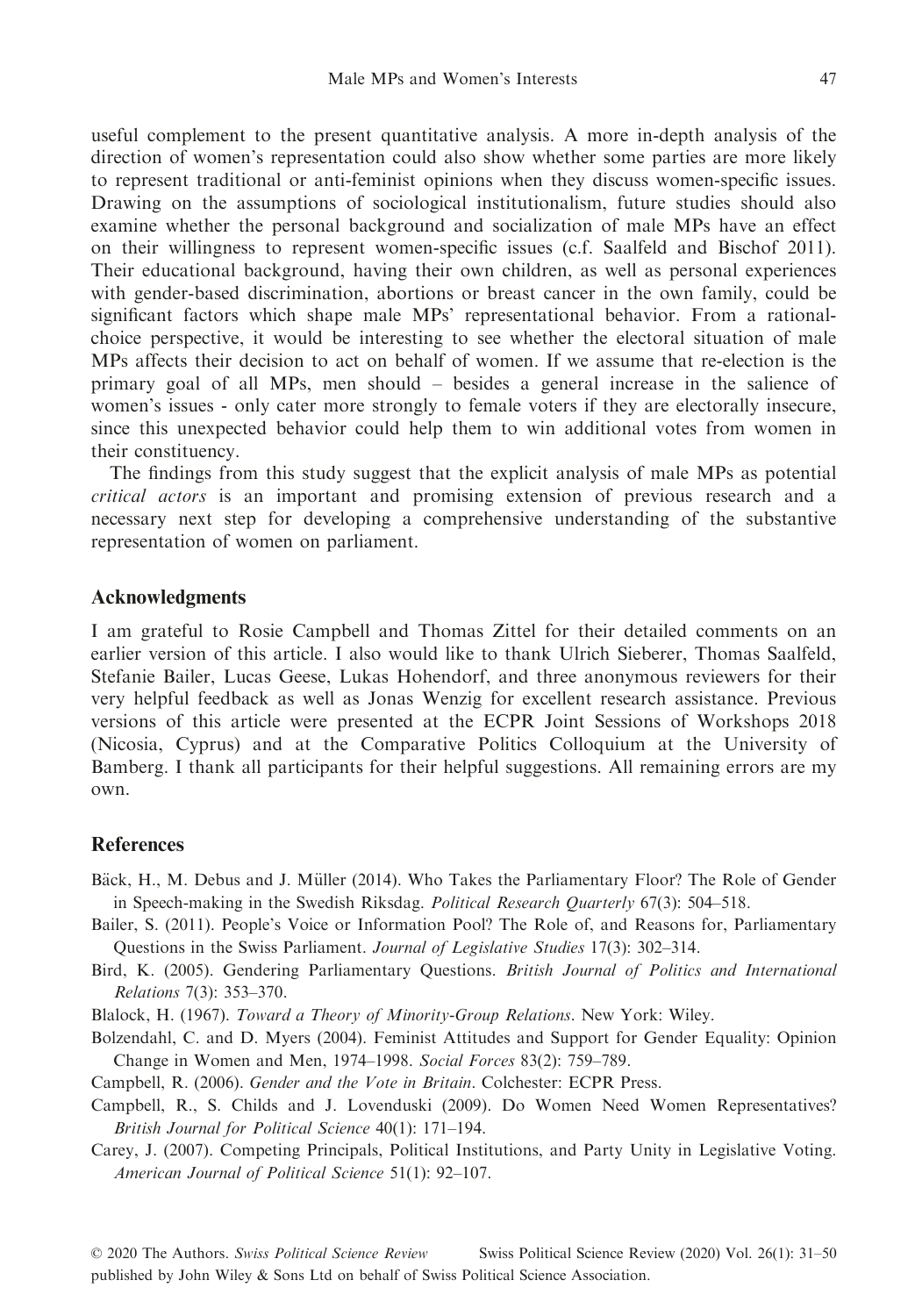- Carroll, S. (1994). Women as Candidates in American Politics. Bloomington: Indiana University Press.
- Caul, M. (1999). Women's Representation in Parliament: The Role of Political Parties. Party Politics 5(1): 79–98.
- Celis, K. (2008). Studying Women's Substantive Representation in Legislatures: When Representative Acts, Contexts and Women's Interests Become Important. Representation 44(2): 111–123.
- Celis, K., S. Childs, J. Kantola and M. L. Krook (2008). Rethinking Women's Substantive Representation. Representation 44(2): 99–110.
- Celis, K. and S. Erzeel (2015). Beyond the Usual Suspects: Non-Left, Male and Non-Feminist MPs and the Substantive Representation of Women. Government and Opposition 50(1): 45–64.
- Chappell, L. and G. Waylen (2013). Gender and the Hidden Life of Institutions. Public Administration 91(3): 599–615.
- Childs, S. and M. Krook (2008). Critical Mass Theory and Women's Political Representation. Political Studies 56(3): 725–736. Chappell, L. and G. Waylen (2013). Gender and the Hidden Life of Institutions. *Public Administration* 91(3): 599–615.<br>Childs, S. and M. Krook (2008). Critical Mass Theory and Women's Political Representation.<br>*Political S*
- Government and Opposition 44(2): 125–145.
- Childs, S. and J. Withey (2004). Women Representatives Acting for Women: Sex and the Signing of Early Day Motions in the 1997 British Parliament. Political Studies 52(3): 552–564.
- Cook, D., R. Kieschnick and B. McCullough (2008). Regression Analysis of Proportions in Finance with Self Selection. Journal of Empirical Finance 15(5): 860–867.
- Crowley, J. (2004). When Tokens Matter. Legislative Studies Quarterly 29(1): 109–136.
- Dahlerup, D. (1988). From a Small to a Large Minority: Women in Scandinavian Politics. Scandinavian Political Studies 11(4): 275–298.
- Dingler, S., C. Kroeber and J. Fortin-Rittberger (2019). Do Parliaments Underrepresent Women's Policy Preferences? Journal of European Public Policy 26(2): 302–321.
- Dodson, D. (2006). The Impact of Women in Congress. Oxford: Oxford University Press.
- Evans, E. (2012). From Finance to Equality: The Substantive Representation of Women's Interests by Men and Women MPs in the House of Commons. Representation 48(2): 183–196.
- Festinger, L. (1954). A Theory of Social Comparison Processes. Human Relations 7(2): 117–140.
- Greene, Z. and D. O'Brien (2016). Diverse Parties, Diverse Agendas? Female Politicians and the Parliamentary Party's Role in Platform Formation. European Journal of Political Research 55(3): 435–453.
- Grey, S. (2006). Numbers and Beyond: The Relevance of Critical Mass in Gender Research. Politics&Gender 2(4): 492–502.
- Grimmer, J. and B. Stewart (2013). Text as Data: The Promise and Pitfalls of Automatic Content Analysis Methods for Political Texts. Political Analysis 21(3): 267–297.
- Höhmann, D. (2019). When do Female MPs Represent Women's Interests? Electoral Systems and the Legislative Behavior of Women. Political Research Quarterly. Advanced Online: [https://doi.](https://doi.org/10.1177/1065912919859437) [org/10.1177/1065912919859437](https://doi.org/10.1177/1065912919859437) [accessed: 25.07.2019].
- Kanter, R. (1977). Some Effects of Proportions on Group Life: Skewed Sex Ratios and Responses to Token Women. American Journal of Sociology 82(5): 965–990.
- Kanthak, K. and G. Krause (2010). Valuing Diversity in Political Organizations: Gender and Token Minorities in the U.S. House of Representatives. American Journal of Political Science 54(4): 839– 854.
- Karpowitz, C., T. Mendelberg and L. Mattioli (2015). Why Women's Numbers Elevate Women's Influence, and when they do not: Rules, Norms, and Authority in Political Discussion. Politics, Groups, and Identities 3(1): 149–177.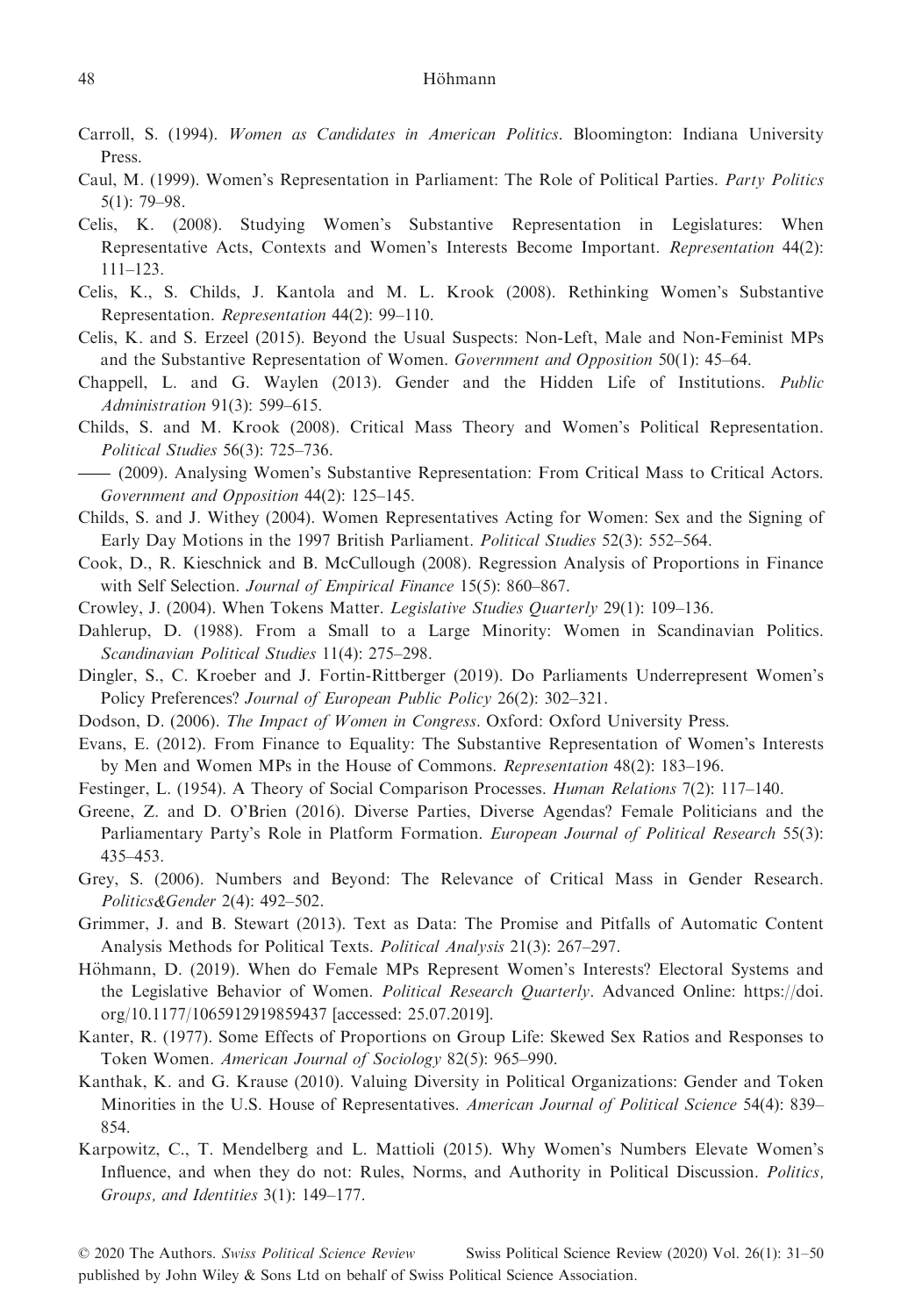- Kathlene, L. (1994). Power and Influence in State Legislative Policymaking: The Interaction of Gender and Position in Committee Hearing Debates. American Political Science Review 88(3): 560–576.
- Kokkonen, A. and L. Wängnerud (2017). Women's Presence in Politics and Male Politicians Commitment to Gender Equality in Politics: Evidence from 290 Swedish Local Councils. Journal of Women, Politics & Policy 38(2): 199–220.
- Kroeber, C. (2018). Growing Numbers, Growing Influence? A Comparative Study of Policy Congruence Between Parliaments and Citizens of Immigrant Origin. European Journal of Political Research 57(4): 900–918.
- Krook, M. and F. Mackay (eds.) (2011). Gender, Politics and Institutions: Towards a Feminists Institutionalism. Basingstoke: Palgrave.
- Lucas, C., R. Nielsen, M. Roberts, B. Stewart, A. Storer and D. Tingley (2015). Computer-Assisted Text Analysis for Comparative Politics. Political Analysis 23(2): 254–277.
- Mackay, F. (2008). 'Thick' Conceptions of Substantive Representation: Women, Gender and Political Institutions. Representation 44(2): 125–139.
- Mansbridge, J. (1999). Should Blacks Represent Blacks and Women Represent Women? A Contingent "Yes". Journal of Politics 61(3): 628–657.
- Martin, S. (2011). Using Parliamentary Questions to Measure Constituency Focus: An Application to the Irish Case. Political Studies 59(2): 472–488.
- Mendelberg, T. and C. Karpowitz (2016). Women's Authority in Political Decision-Making Groups. Leadership Quarterly 27(3): 487–503.
- Mendelberg, T., C. Karpowitz and N. Goedert (2014). Does Descriptive Representation Facilitate Women's Distinctive Voice? How Gender Composition and Decision Rules Affect Deliberation. American Journal of Political Science 58(2): 291–306.
- Phillips, A. (1995). The Politics of Presence. Oxford: Clarendon Press.
- Pitkin, H. (1967). The Concept of Representation. Berkeley: University of California Press.
- Reingold, B. (2000). Representing Women: Sex, Gender, and Legislative Behavior in Arizona and California. Chapel Hill: University of North Carolina Press.
- Russo, F. and M. Wiberg (2010). Parliamentary Questioning in 17 European Parliaments: Some Steps towards Comparison. Journal of Legislative Studies 16(2): 215–232.
- Saalfeld, T. and D. Bischof (2013). Minority-Ethnic MPs and the Substantive Representation of Minority Interests in the House of Commons, 2005–2011. Parliamentary Affairs 66(2): 305–328.
- Sieberer, U. (2006). Party Unity in Parliamentary Democracies: A Comparative Analysis. Journal of Legislative Studies 12(2): 150–178.
- Sieberer, U., T. Saalfeld, T. Ohmura, H. Bergmann and S. Bailer (2018). Roll-Call Votes in the German Bundestag, 1949–2013. British Journal of Political Science. Advanced Online: [https://doi.](https://doi.org/10.1017/S0007123418000406) [org/10.1017/S0007123418000406](https://doi.org/10.1017/S0007123418000406) [accessed: 25.07.2019].
- Smithson, M. and J. Verkuilen (2006). A Better Lemon Squeezer? Maximum-Likelihood Regression With Beta-Distributed Dependent Variables. Psychological Methods 11(1): 54–71.
- Stoffel, M. and U. Sieberer (2018). Measuring Re-Election Prospects Across Electoral Systems: A General Approach Applied to Germany. West European Politics 41(5): 1191–1207.
- Swers, M. (2002). The Difference Women Make: The Policy Impact of Women in Congress. Chicago: University of Chicago Press.
- Thomas, S. (1991). The Impact of Women on State Legislative Policies. Journal of Politics 53(4): 958–976.
- Towns, A. (2003). Understanding the Effects of Larger Ratios of Women in National Legislatures: Proportions and Gender Differentiation in Sweden and Norway. Women & Politics 25(1–2): 1–29.